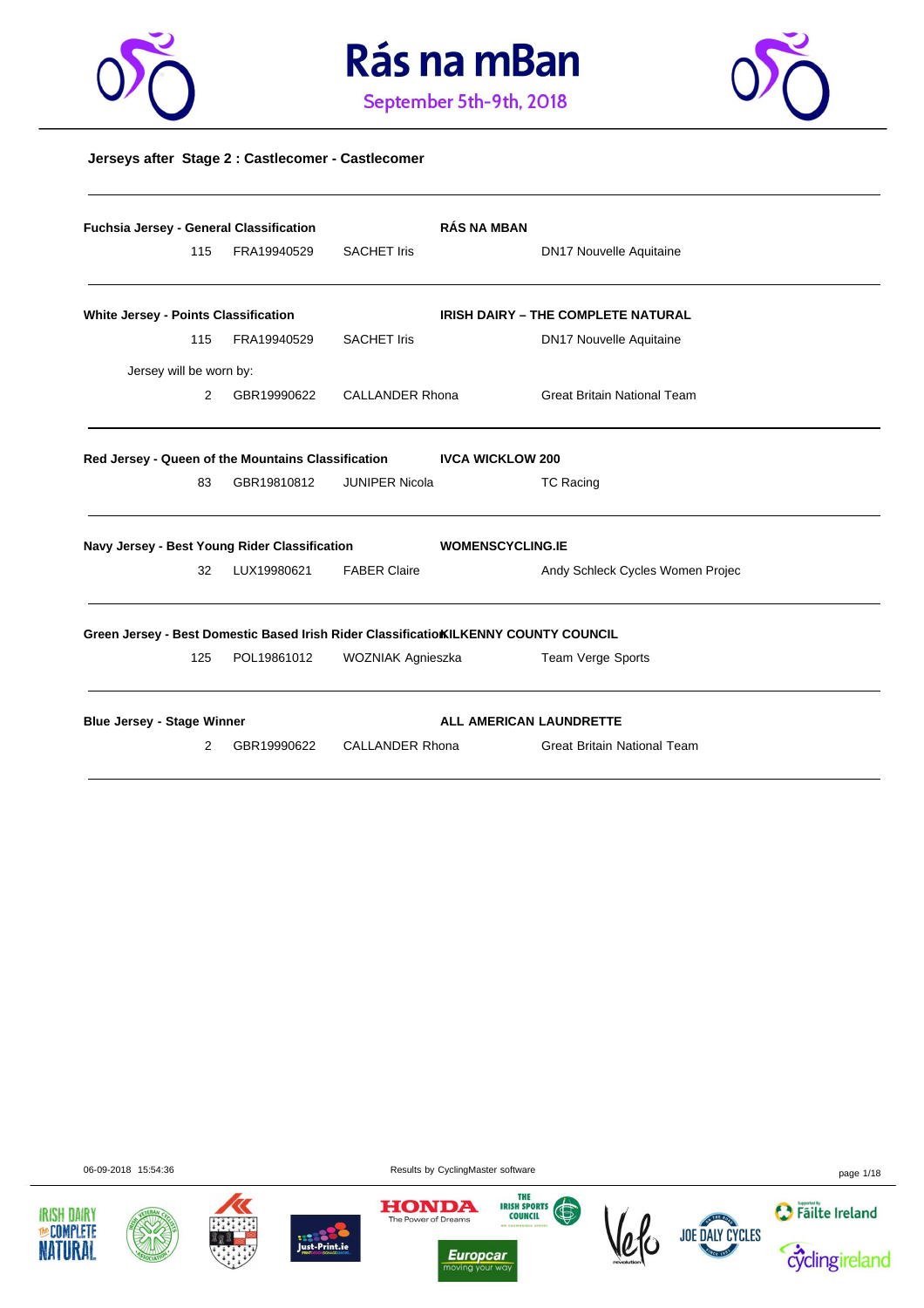



### **Result Stage 2 : Castlecomer - Castlecomer**

*Distance: 75.0 km Average speed of the winner: 39.029 km/h Number of starters: 117 Riders abandoning the race: 3*

| Pos            | Nr           | UCI Code    | Surname, Name                  | Team                              | Time    | Gap |
|----------------|--------------|-------------|--------------------------------|-----------------------------------|---------|-----|
| 1              | 2            | GBR19990622 | CALLANDER Rhona                | Great Britain National Team       | 1:55:18 |     |
| $\overline{2}$ | 33           | LUX19990803 | <b>HARSCH Anne-Sophie</b>      | Andy Schleck Cycles Women Project | 1:55:18 |     |
| 3              | 52           | SUI19910820 | <b>EHRLER Désirée</b>          | Momentum CCN                      | 1:55:18 |     |
| 4              | 115          | FRA19940529 | <b>SACHET Iris</b>             | <b>DN17 Nouvelle Aquitaine</b>    | 1:55:18 |     |
| 5              | 37           | GBR19981114 | <b>HENDERSON Anna</b>          | Cycle Team OnForm                 | 1:55:18 |     |
| 6              | 108          | AUT19990910 | <b>GRUBER-STADLER Hannah</b>   | Torelli-Brother-Assure            | 1:55:18 |     |
| $\overline{7}$ | 95           | FRA19930826 | <b>QUINIOU Marine</b>          | <b>Team Breizh Ladies</b>         | 1:55:18 |     |
| 8              | 64           | SWE20010409 | <b>OLAUSSON Wilma</b>          | Team Backstedt/Hotchillee         | 1:55:18 |     |
| 9              | 32           | LUX19980621 | <b>FABER Claire</b>            | Andy Schleck Cycles Women Project | 1:55:18 |     |
| 10             | 78           | NOR20010215 | <b>MATHISEN Silje</b>          | Norway Sør                        | 1:55:18 |     |
| 11             | 35           | FIN19990116 | PUSKALA Viivi                  | Andy Schleck Cycles Women Project | 1:55:18 |     |
| 12             | 31           | FRA20001019 | <b>BERKANE Sarah</b>           | Andy Schleck Cycles Women Project | 1:55:18 |     |
| 13             | 83           | GBR19810812 | <b>JUNIPER Nicola</b>          | <b>TC Racing</b>                  | 1:55:18 |     |
| 14             | 54           | GBR19990326 | <b>MURPHY Lauren</b>           | Momentum CCN                      | 1:55:18 |     |
| 15             | 86           | IRL19920120 | <b>CREAMER Lauren</b>          | Scott Orwell Wheelers C C         | 1:55:18 |     |
| 16             | 27           | NED19960603 | <b>GEERIS Femke</b>            | Maaslandster International        | 1:55:18 |     |
| 17             | 29           | DEN19880303 | LØNNE Rikke                    | Maaslandster International        | 1:55:18 |     |
| 18             | 70           | IRL19881203 | MCDERMOTT Ellen                | Team NH                           | 1:55:18 |     |
| 19             | 24           | SWE19850207 | <b>JOHANSSON Hanna</b>         | Team Crescent D.A.R.E             | 1:55:18 |     |
| 20             | 34           | LUX19871030 | <b>HOFFMANN Chantal</b>        | Andy Schleck Cycles Women Project | 1:55:18 |     |
| 21             | 46           | GBR19910521 | <b>LEWIS Emma</b>              | FusionRTVeloperformance           | 1:55:18 |     |
| 22             | 19           | IRL19940503 | <b>SHARPE Alice</b>            | VC Ériu                           | 1:55:18 |     |
| 23             | 114          | FRA19991006 | <b>MORICHON Anaïs</b>          | DN17 Nouvelle Aquitaine           | 1:55:18 |     |
| 24             | 75           | GBR19870929 | POWELL Jennifer                | TW1 Racing                        | 1:55:18 |     |
| 25             | 38           | NZL19971203 | <b>JOHNSON</b> lone            | Cycle Team OnForm                 | 1:55:18 |     |
| 26             | 5            | GBR19990411 | ROBERTS Jessica                | Great Britain National Team       | 1:55:18 |     |
| 27             | 39           | GBR19820223 | <b>SPEAKE Alicia</b>           | Cycle Team OnForm                 | 1:55:18 |     |
| 28             | 61           | GBR20000303 | <b>ELLIS Isabel</b>            | Team Backstedt/Hotchillee         | 1:55:18 |     |
| 29             | 97           | GBR19950818 | <b>CUTTS Francesca</b>         | Team LDN                          | 1:55:18 |     |
| 30             | 125          | POL19861012 | WOZNIAK Agnieszka              | Team Verge Sports                 | 1:55:18 |     |
| 31             | 93           | FRA19921010 | <b>DEMAY Coralie</b>           | <b>Team Breizh Ladies</b>         | 1:55:18 |     |
| 32             | 9            | IRL19780728 | <b>MCCRYSTAL Eve</b>           | <b>Ireland National Team</b>      | 1:55:18 |     |
| 33             | 26           | RSA19961121 | <b>COLYN Catherine</b>         | Maaslandster International        | 1:55:18 |     |
| 34             | 48           | GBR19950712 | <b>PATCH Molly</b>             | FusionRTVeloperformance           | 1:55:18 |     |
| 35             | 81           | GBR20000626 | <b>BARKER Ellen</b>            | <b>TC Racing</b>                  | 1:55:18 |     |
| 36             | $\mathbf{1}$ | GBR19970815 | <b>BARKER Megan</b>            | Great Britain National Team       | 1:55:18 |     |
| 37             | 20           | IRL19890509 | WALSH Orla                     | VC Eriu                           | 1:55:18 |     |
| 38             | 65           | GBR20001012 | <b>TACEY April</b>             | Team Backstedt/Hotchillee         | 1:55:18 |     |
| 39             | 123          | IRL20010910 | <b>GALLAGHER Maeve</b>         | Team Verge Sports                 | 1:55:18 |     |
| 40             | 74           | SWE19881222 | <b>NORDIN Gabriella</b>        | TW1 Racing                        | 1:55:18 |     |
| 41             | 79           | NOR20010625 | <b>MIDTSVEEN Natalie Irene</b> | Norway Sør                        | 1:55:18 |     |
| 42             | 91           | FRA19991201 | <b>ABGRALL Noemie</b>          | <b>Team Breizh Ladies</b>         | 1:55:18 |     |
| 43             | 8            | IRL19840909 | <b>GURLEY Lydia</b>            | Ireland National Team             | 1:55:18 |     |
| 44             | 120          | NOR20000315 | <b>LUTRO Amalie</b>            | Region Sør Norge                  | 1:55:18 |     |
| 45             | 104          | GBR19890919 | <b>FISHER Annabel</b>          | Jadan-Weldtite Vive le Velo       | 1:55:18 |     |
| 46             | 116          | NOR20000819 | KIELLAND BJERK Thale Sofie     | Region Sør Norge                  | 1:55:18 |     |
| 47             | 110          | GBR19990917 | <b>THACKRAY Sophie</b>         | Torelli-Brother-Assure            | 1:55:18 |     |
| 48             | 56           | IRL19860610 | <b>CAMPBELL Laura</b>          | Shutt Ridley RT                   | 1:55:18 |     |
| 49             | 3            | GBR19990913 | <b>HOLL Jenny</b>              | Great Britain National Team       | 1:55:18 |     |
| 50             | 36           | GBR19910826 | <b>DIXON Leah</b>              | Cycle Team OnForm                 | 1:55:18 |     |
| 51             | 109          | GBR19810901 | <b>MASSEY Laura</b>            | Torelli-Brother-Assure            | 1:55:18 |     |
| 52             | 99           | GBR19920731 | <b>MIDDLETON Kerry</b>         | Team LDN                          | 1:55:18 |     |
| 53             | 69           | NED19880704 | <b>KESSLER Nina</b>            | Team NH                           | 1:55:18 |     |
| 54             | 105          | GBR19801226 | <b>WILKINSON Mary</b>          | Jadan-Weldtite Vive le Velo       | 1:55:18 |     |
| 55             | 111          | FRA19950502 | <b>ALLIN Pauline</b>           | <b>DN17 Nouvelle Aquitaine</b>    | 1:55:18 |     |
| 56             | 4            | GBR19980414 | RAYBOULD Rebecca               | Great Britain National Team       | 1:55:18 |     |
|                |              |             |                                |                                   |         |     |

06-09-2018 15:54:36 Results by CyclingMaster software page 2/18











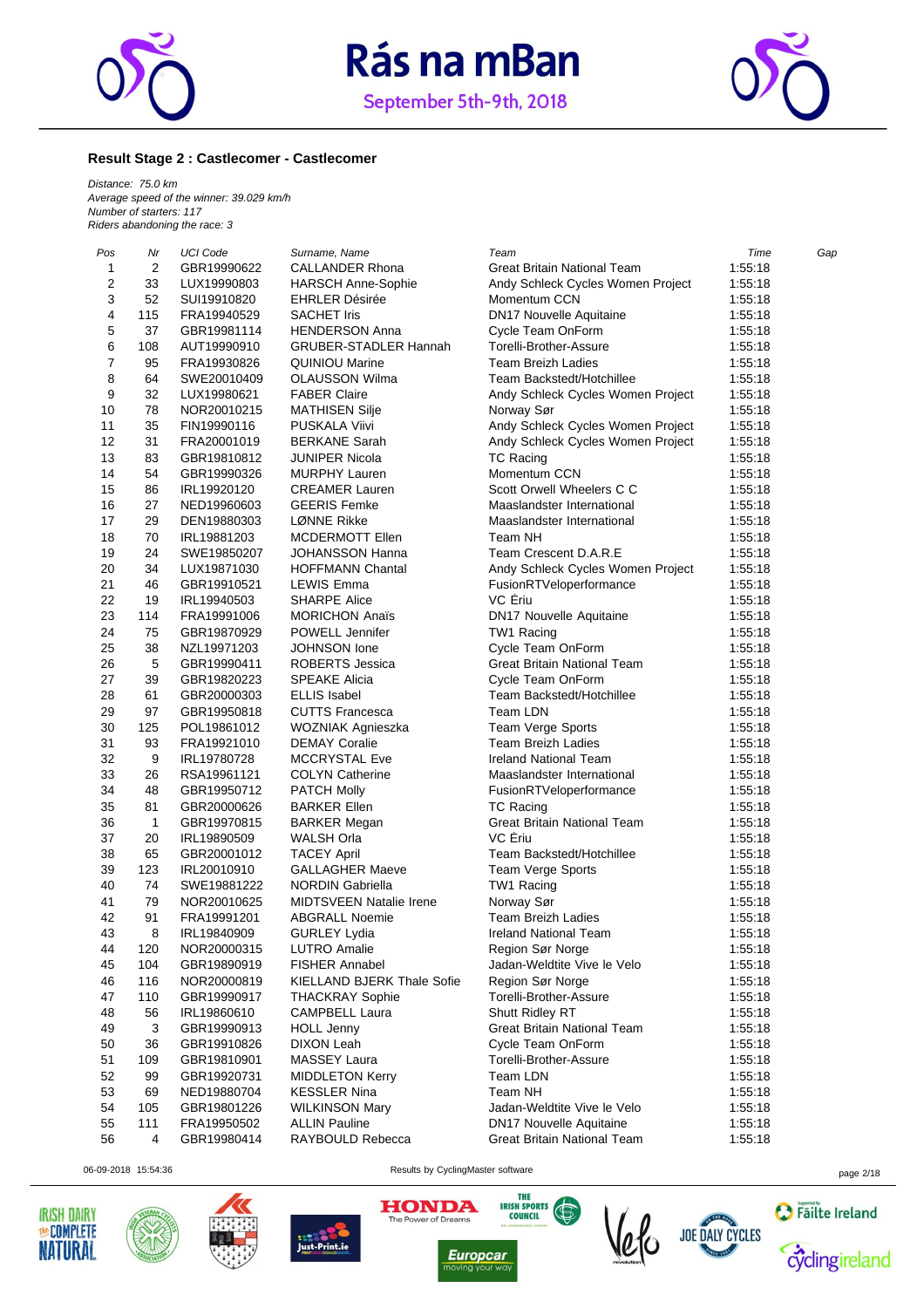

September 5th-9th, 2018



| Pos<br>57  | Nr<br>106      | <b>UCI Code</b><br>GBR19901113 | Surname, Name<br><b>COX Florence</b>           | Team<br>Torelli-Brother-Assure             | Time<br>1:55:18    | Gap            |
|------------|----------------|--------------------------------|------------------------------------------------|--------------------------------------------|--------------------|----------------|
| 58         | 47             | GBR19900111                    | <b>HUNTER JOHNSTON Fiona</b>                   | FusionRTVeloperformance                    | 1:55:18            |                |
| 59         | 100            | GBR19860125                    | RALSTON Helen                                  | Team LDN                                   | 1:55:18            |                |
| 60         | 17             | IRL19860424                    | <b>HUGHES Hilary</b>                           | VC Ériu                                    | 1:55:47            | 0:29           |
| 61         | 101            | GBR19990818                    | <b>BENNETT Elizabeth</b>                       | Jadan-Weldtite Vive le Velo                | 1:55:51            | 0:33           |
| 62         | 10             | IRL19791023                    | <b>SMYTH Katharine</b>                         | <b>Ireland National Team</b>               | 1:55:51            | 0:33           |
| 63         | 28             | SIN19880513                    | <b>LEE</b> Serene                              | Maaslandster International                 | 1:55:18            |                |
| 64         | $\overline{7}$ | IRL19880222                    | <b>DONEGAN Aine</b>                            | <b>Ireland National Team</b>               | 1:56:38            | 1:20           |
| 65         | 16             | IRL19981230                    | <b>GRIFFIN Mia</b>                             | VC Eriu                                    | 1:56:38            | 1:20           |
| 66         | 102            | GBR20010810                    | <b>BENT Olivia</b>                             | Jadan-Weldtite Vive le Velo                | 1:56:48            | 1:30           |
| 67         | 112            | FRA19971121                    | <b>LAHAYE Lucie</b>                            | <b>DN17 Nouvelle Aquitaine</b>             | 1:56:50            | 1:32           |
| 68         | 49             | GBR19861109                    | <b>STEELS Claire</b>                           | FusionRTVeloperformance                    | 1:56:50            | 1:32           |
| 69         | 113            | FRA19981021                    | <b>MINAUD Manon</b>                            | <b>DN17 Nouvelle Aquitaine</b>             | 1:57:47            | 2:29           |
| 70         | 21             | SWE19950419                    | <b>ANDERSSON Alice</b>                         | Team Crescent D.A.R.E                      | 1:57:47            | 2:29           |
| 71         | 68             | IRL19930705                    | COTTER Imogen                                  | Team NH                                    | 1:58:42            | 3:24           |
| 72         | 103            | GBR20001220                    | <b>BULLARD Georgia</b>                         | Jadan-Weldtite Vive le Velo                | 1:58:42            | 3:24           |
| 73         | 66             | NED19861117                    | <b>ALBERTS Nikky</b>                           | Team NH                                    | 1:58:42            | 3:24           |
| 74         | 63             | GBR20010506                    | MONKHOUSE Amy                                  | Team Backstedt/Hotchillee                  | 1:58:51            | 3:33           |
| 75         | 15             | IRL19870731                    | <b>LOSCHER Sofie</b>                           | <b>Cycling Leinster</b>                    | 1:59:50            | 4.32           |
| 76         | 71             | GBR19920518                    | <b>GREAVES Melissa</b>                         | TW1 Racing                                 | 1:59:50            | 4:32           |
| 77         | 73             | GBR19991109                    | <b>HUGHES Gwenno</b>                           | TW1 Racing                                 | 1:59:50            | 4:32           |
| 78         | 98             | GER19870528                    | <b>HEISS Gina</b>                              | <b>Team LDN</b>                            | 1:59:50            | 4:32           |
| 79         | 51             | NZL19740818                    | <b>BLAKEMORE Jeannie</b>                       | Momentum CCN                               | 1:59:50            | 4:32           |
| 80         | 30             | NED19830119                    | <b>SLINGERLAND Minke</b>                       | Maaslandster International                 | 1:59:50            | 4.32           |
| 81<br>82   | 62             | GBR20010609                    | <b>GADD Lucy</b><br><b>JØRGENSEN Tiril</b>     | Team Backstedt/Hotchillee                  | 2:04:42            | 9:24           |
| 83         | 118            | NOR20001029                    | <b>LEVIN Tilina</b>                            | Region Sør Norge                           | 2:04:42            | 9:24           |
| 84         | 23<br>40       | SWE19890601<br>GBR20000430     | <b>WOODWORTH Jessica</b>                       | Team Crescent D.A.R.E<br>Cycle Team OnForm | 2:04:42<br>2:04:42 | 9:24<br>9:24   |
| 85         | 67             | NED19960319                    | <b>BESTEMAN Floor</b>                          | Team NH                                    | 2:04:42            | 9:24           |
| 86         | 6              | IRL19870719                    | <b>BOYLAN Lydia</b>                            | <b>Ireland National Team</b>               | 2:04:42            | 9:24           |
| 87         | 88             | IRL19850421                    | <b>HORAN Breda</b>                             | Scott Orwell Wheelers C C                  | 2:04:42            | 9:24           |
| 88         | 12             | IRL19900724                    | <b>CLAFFEY Maire</b>                           | <b>Cycling Leinster</b>                    | 2:04:42            | 9:24           |
| 89         | 14             | IRL19920705                    | <b>GUIHEN Fiona</b>                            | <b>Cycling Leinster</b>                    | 2:04:42            | 9:24           |
| 90         | 84             | IRL19881230                    | O'DONOVAN Niamh                                | <b>TC Racing</b>                           | 2:04:42            | 9:24           |
| 91         | 13             | IRL19880505                    | <b>FLANAGAN Aisling</b>                        | <b>Cycling Leinster</b>                    | 2:04:42            | 9:24           |
| 92         | 107            | GBR19820212                    | <b>THOM Joanne</b>                             | Torelli-Brother-Assure                     | 2:04:42            | 9:24           |
| 93         | 92             | FRA20000216                    | <b>HINAULT Maryanne</b>                        | <b>Team Breizh Ladies</b>                  | 2:04:52            | 9:34           |
| 94         | 94             | FRA19970702                    | <b>LE BRIS Cecilia</b>                         | Team Breizh Ladies                         | 2:04:52            | 9:34           |
| 95         | 72             | GBR19830217                    | <b>HAMMOND Claire</b>                          | TW1 Racing                                 | 2:07:22            | 12:04          |
| 96         | 117            | NOR19950214                    | RØSTE OMDAHL Karoline                          | Region Sør Norge                           | 2:08:10            | 12:52          |
| 97         | 82             | IRL19861113                    | <b>DESMOND Emma</b>                            | <b>TC Racing</b>                           | 2:08:10            | 12:52          |
| 98         | 25             | SWE19800907                    | <b>MORIN Kristina</b>                          | Team Crescent D.A.R.E                      | 2:08:10            | 12:52          |
| 99         | 11             | IRL19870406                    | <b>BATES Jennifer</b>                          | Cycling Leinster                           | 2:09:19            | 14:01          |
| 100        | 57             | GBR19981014                    | <b>CONANT Haddi</b>                            | Shutt Ridley RT                            | 2:09:46            | 14:28          |
| 101        | 55             | JPN19860805                    | <b>NAKAHARA Yasue</b>                          | Momentum CCN                               | 2:09:50            | 14:32          |
| 102        | 89             | IRL19900409                    | MOLLOY Sinéad                                  | Scott Orwell Wheelers C C                  | 2:13:03            | 17:45          |
| 103        | 85             | IRL19890910                    | O'DWYER Niamh                                  | TC Racing                                  | 2:13:03            | 17:45          |
| 104        | 58             | GBR19801030                    | <b>FILBY Maxine</b>                            | Shutt Ridley RT                            | 2:13:03            | 17:45          |
| 105        | 122            | IRL19920719                    | <b>DESMOND Leah</b>                            | Team Verge Sports                          | 2:13:03            | 17:45          |
| 106        | 121            | IRL19821120                    | <b>BRYCE Lyndsey</b>                           | Team Verge Sports                          | 2:16:06            | 20:48          |
| 107        | 42             | GBR19850214                    | LONGTHORP Rebecca                              | Datalynx-Parenesis Women's RT              | 2:16:11            | 20:53          |
| 108        | 53             | NED19940505<br>IRL19920418     | <b>HOFLAND Gina</b>                            | Momentum CCN<br>Scott Orwell Wheelers C C  | 2:16:15            | 20:57          |
| 109<br>110 | 90<br>43       | GBR19690124                    | FHLATHARTAIGH Ciara Ni<br><b>MACKAY Sandra</b> | Datalynx-Parenesis Women's RT              | 2:18:29<br>2:18:31 | 23:11<br>23:13 |
| 111        | 119            | NOR19791218                    | HATTELAND LIMA Tone                            | Region Sør Norge                           | 2:18:34            | 23:16          |
| 112        | 124            | POR19850307                    | SALVADOR Márcia                                | Team Verge Sports                          | 2:23:45            | 28:27          |
|            |                |                                |                                                |                                            |                    |                |
|            |                | Finished outside time limit:   |                                                |                                            |                    |                |
| 113        | 41             | GBR19960823                    | <b>DUCKWORTH Gabrielle</b>                     | Datalynx-Parenesis Women's RT              | 2:28:36            | 33:18          |
| 114        | 44             | GBR19871014                    | SEWELL Iona                                    | Datalynx-Parenesis Women's RT              | 2:28:42            | 33:24          |
|            | 45             | GBR19870423                    | <b>SODEN Nicola</b>                            | Datalynx-Parenesis Women's RT              |                    | <b>DNF</b>     |

06-09-2018 15:54:36 Results by CyclingMaster software page 3/18











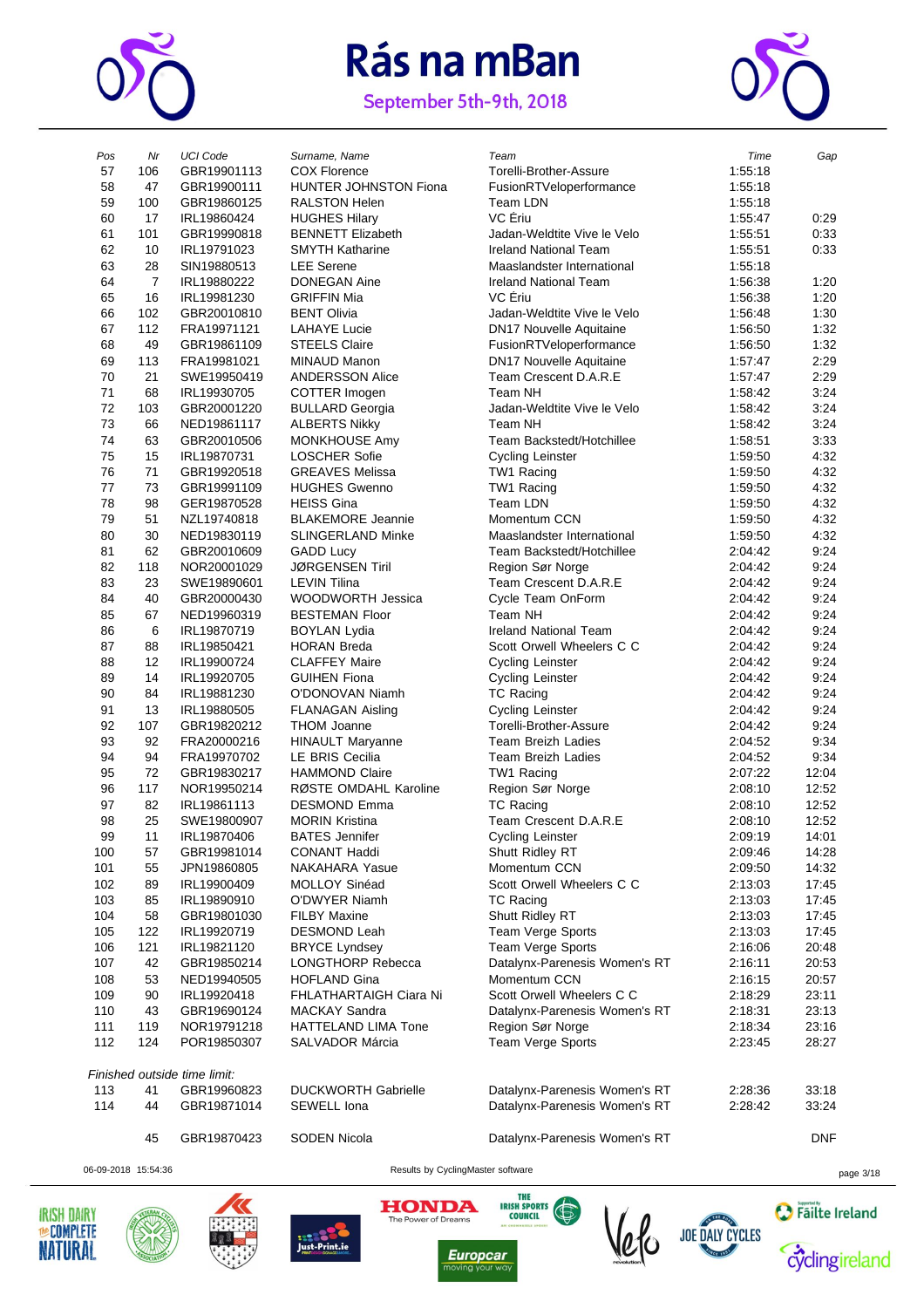

September 5th-9th, 2018



*Pos Nr UCI Code Surname, Name Team Time Gap* FusionRTVeloperformance<br>
Scott Orwell Wheelers C C<br>
DNF 87 GBR19860516 OAKES Isobel Scott Orwell Wheelers C C

06-09-2018 15:54:36 Results by CyclingMaster software page 4/18











 $\overline{\overline{\mathsf{w}}}$ 



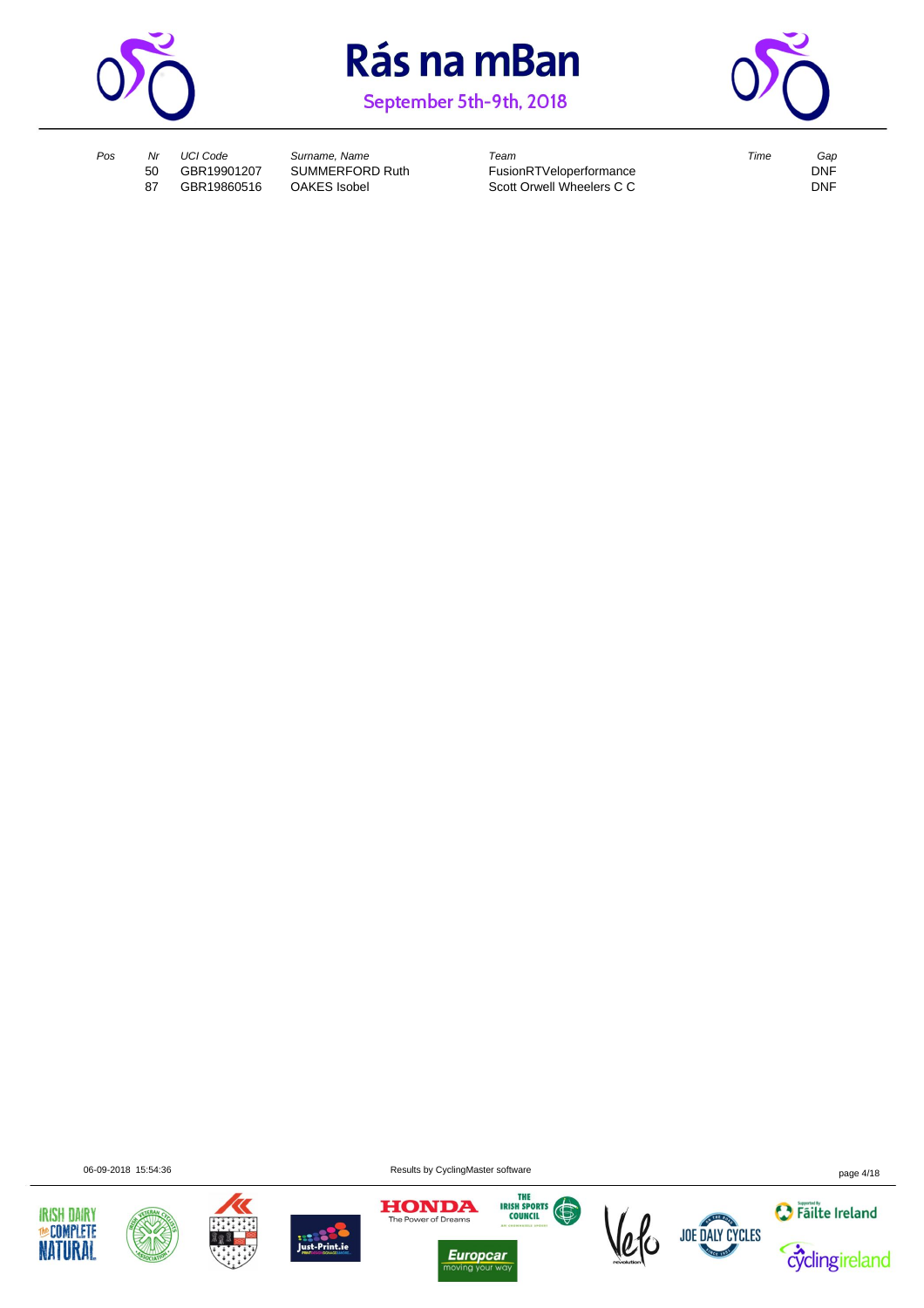



#### **Result Stage 2 : Castlecomer - Castlecomer - Best British Rider**

| Pos            | Nr             | <b>UCI Code</b>              | Surname, Name                | Team                               | Time    | Gap        |
|----------------|----------------|------------------------------|------------------------------|------------------------------------|---------|------------|
| 1              | $\overline{2}$ | GBR19990622                  | <b>CALLANDER Rhona</b>       | <b>Great Britain National Team</b> | 1:55:18 |            |
| $\overline{2}$ | 37             | GBR19981114                  | <b>HENDERSON Anna</b>        | Cycle Team OnForm                  | 1:55:18 |            |
| 3              | 108            | AUT19990910                  | <b>GRUBER-STADLER Hannah</b> | Torelli-Brother-Assure             | 1:55:18 |            |
| 4              | 46             | GBR19910521                  | <b>LEWIS Emma</b>            | FusionRTVeloperformance            | 1:55:18 |            |
| 5              | 75             | GBR19870929                  | POWELL Jennifer              | TW1 Racing                         | 1:55:18 |            |
| 6              | 5              | GBR19990411                  | ROBERTS Jessica              | <b>Great Britain National Team</b> | 1:55:18 |            |
| $\overline{7}$ | 61             | GBR20000303                  | <b>ELLIS Isabel</b>          | Team Backstedt/Hotchillee          | 1:55:18 |            |
| 8              | 97             | GBR19950818                  | <b>CUTTS Francesca</b>       | Team LDN                           | 1:55:18 |            |
| 9              | 48             | GBR19950712                  | <b>PATCH Molly</b>           | FusionRTVeloperformance            | 1:55:18 |            |
| 10             | $\mathbf{1}$   | GBR19970815                  | <b>BARKER Megan</b>          | <b>Great Britain National Team</b> | 1:55:18 |            |
| 11             | 65             | GBR20001012                  | <b>TACEY April</b>           | Team Backstedt/Hotchillee          | 1:55:18 |            |
| 12             | 104            | GBR19890919                  | <b>FISHER Annabel</b>        | Jadan-Weldtite Vive le Velo        | 1:55:18 |            |
| 13             | 110            | GBR19990917                  | <b>THACKRAY Sophie</b>       | Torelli-Brother-Assure             | 1:55:18 |            |
| 14             | 3              | GBR19990913                  | <b>HOLL Jenny</b>            | <b>Great Britain National Team</b> | 1:55:18 |            |
| 15             | 36             | GBR19910826                  | <b>DIXON Leah</b>            | Cycle Team OnForm                  | 1:55:18 |            |
| 16             | 109            | GBR19810901                  | <b>MASSEY Laura</b>          | Torelli-Brother-Assure             | 1:55:18 |            |
| 17             | 99             | GBR19920731                  | <b>MIDDLETON Kerry</b>       | Team LDN                           | 1:55:18 |            |
| 18             | 105            | GBR19801226                  | <b>WILKINSON Mary</b>        | Jadan-Weldtite Vive le Velo        | 1:55:18 |            |
| 19             | 4              | GBR19980414                  | RAYBOULD Rebecca             | <b>Great Britain National Team</b> | 1:55:18 |            |
| 20             | 106            | GBR19901113                  | <b>COX Florence</b>          | Torelli-Brother-Assure             | 1:55:18 |            |
| 21             | 47             | GBR19900111                  | HUNTER JOHNSTON Fiona        | FusionRTVeloperformance            | 1:55:18 |            |
| 22             | 100            | GBR19860125                  | <b>RALSTON Helen</b>         | Team LDN                           | 1:55:18 |            |
| 23             | 101            | GBR19990818                  | <b>BENNETT Elizabeth</b>     | Jadan-Weldtite Vive le Velo        | 1:55:51 | 0:33       |
| 24             | 102            | GBR20010810                  | <b>BENT Olivia</b>           | Jadan-Weldtite Vive le Velo        | 1:56:48 | 1:30       |
| 25             | 49             | GBR19861109                  | <b>STEELS Claire</b>         | FusionRTVeloperformance            | 1:56:50 | 1:32       |
| 26             | 103            | GBR20001220                  | <b>BULLARD Georgia</b>       | Jadan-Weldtite Vive le Velo        | 1:58:42 | 3:24       |
| 27             | 63             | GBR20010506                  | MONKHOUSE Amy                | Team Backstedt/Hotchillee          | 1:58:51 | 3:33       |
| 28             | 71             | GBR19920518                  | <b>GREAVES Melissa</b>       | TW1 Racing                         | 1:59:50 | 4:32       |
| 29             | 73             | GBR19991109                  | <b>HUGHES Gwenno</b>         | TW1 Racing                         | 1:59:50 | 4:32       |
| 30             | 98             | GER19870528                  | <b>HEISS Gina</b>            | Team LDN                           | 1:59:50 | 4:32       |
| 31             | 62             | GBR20010609                  | <b>GADD Lucy</b>             | Team Backstedt/Hotchillee          | 2:04:42 | 9:24       |
| 32             | 40             | GBR20000430                  | WOODWORTH Jessica            | Cycle Team OnForm                  | 2:04:42 | 9:24       |
| 33             | 107            | GBR19820212                  | <b>THOM Joanne</b>           | Torelli-Brother-Assure             | 2:04:42 | 9:24       |
| 34             | 72             | GBR19830217                  | <b>HAMMOND Claire</b>        | TW1 Racing                         | 2:07:22 | 12:04      |
| 35             | 57             | GBR19981014                  | <b>CONANT Haddi</b>          | Shutt Ridley RT                    | 2:09:46 | 14:28      |
| 36             | 58             | GBR19801030                  | <b>FILBY Maxine</b>          | Shutt Ridley RT                    | 2:13:03 | 17:45      |
| 37             | 42             | GBR19850214                  | <b>LONGTHORP Rebecca</b>     | Datalynx-Parenesis Women's RT      | 2:16:11 | 20:53      |
| 38             | 43             | GBR19690124                  | <b>MACKAY Sandra</b>         | Datalynx-Parenesis Women's RT      | 2:18:31 | 23:13      |
|                |                | Finished outside time limit: |                              |                                    |         |            |
|                | 41             | GBR19960823                  | <b>DUCKWORTH Gabrielle</b>   | Datalynx-Parenesis Women's RT      | 2:28:36 | 33:18      |
|                | 44             | GBR19871014                  | <b>SEWELL Iona</b>           | Datalynx-Parenesis Women's RT      | 2:28:42 | 33:24      |
|                | 45             | GBR19870423                  | <b>SODEN Nicola</b>          | Datalynx-Parenesis Women's RT      |         | <b>DNF</b> |
|                | 50             | GBR19901207                  | <b>SUMMERFORD Ruth</b>       | FusionRTVeloperformance            |         | <b>DNF</b> |

06-09-2018 15:54:36 Results by CyclingMaster software page 5/18













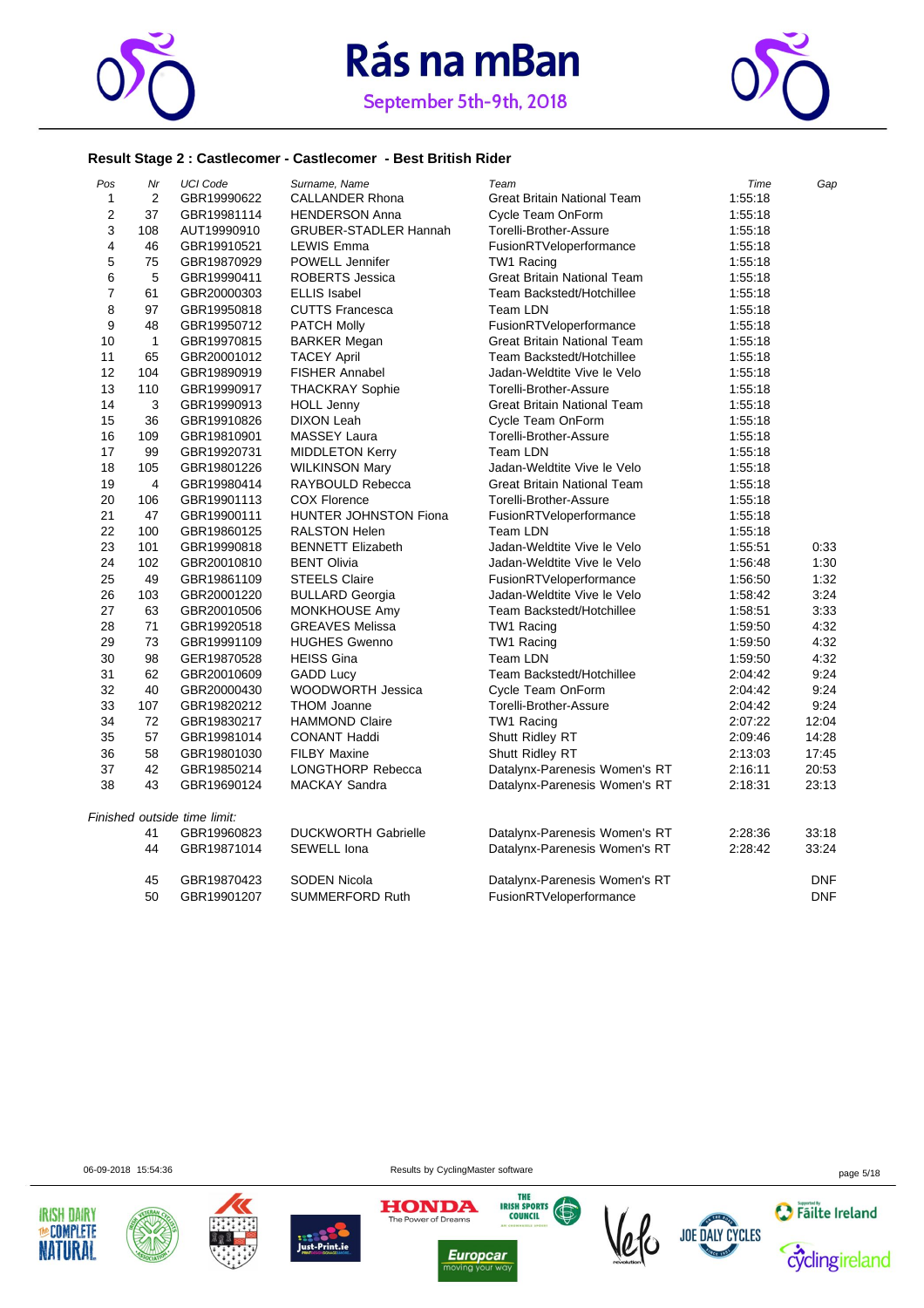



September 5th-9th, 2018

#### **Result Stage 2 : Castlecomer - Castlecomer - Best Irish Rider**

| Pos | Nr  | <b>UCI Code</b> | Surname, Name           | Team                      | Time    | Gap        |
|-----|-----|-----------------|-------------------------|---------------------------|---------|------------|
| 1   | 125 | POL19861012     | WOZNIAK Agnieszka       | Team Verge Sports         | 1:55:18 |            |
| 2   | 20  | IRL19890509     | WALSH Orla              | VC Eriu                   | 1:55:18 |            |
| 3   | 123 | IRL20010910     | <b>GALLAGHER Maeve</b>  | Team Verge Sports         | 1:55:18 |            |
| 4   | 56  | IRL19860610     | <b>CAMPBELL Laura</b>   | Shutt Ridley RT           | 1:55:18 |            |
| 5   | 17  | IRL19860424     | <b>HUGHES Hilary</b>    | VC Eriu                   | 1:55:47 | 0:29       |
| 6   | 16  | IRL19981230     | <b>GRIFFIN Mia</b>      | VC Ériu                   | 1:56:38 | 1:20       |
| 7   | 68  | IRL19930705     | COTTER Imogen           | Team NH                   | 1:58:42 | 3:24       |
| 8   | 15  | IRL19870731     | <b>LOSCHER Sofie</b>    | <b>Cycling Leinster</b>   | 1:59:50 | 4:32       |
| 9   | 88  | IRL19850421     | <b>HORAN Breda</b>      | Scott Orwell Wheelers C C | 2:04:42 | 9:24       |
| 10  | 12  | IRL19900724     | <b>CLAFFEY Maire</b>    | <b>Cycling Leinster</b>   | 2:04:42 | 9:24       |
| 11  | 14  | IRL19920705     | <b>GUIHEN Fiona</b>     | <b>Cycling Leinster</b>   | 2:04:42 | 9:24       |
| 12  | 84  | IRL19881230     | O'DONOVAN Niamh         | TC Racing                 | 2:04:42 | 9:24       |
| 13  | 13  | IRL19880505     | <b>FLANAGAN Aisling</b> | <b>Cycling Leinster</b>   | 2:04:42 | 9:24       |
| 14  | 82  | IRL19861113     | <b>DESMOND Emma</b>     | TC Racing                 | 2:08:10 | 12:52      |
| 15  | 11  | IRL19870406     | <b>BATES Jennifer</b>   | <b>Cycling Leinster</b>   | 2:09:19 | 14:01      |
| 16  | 89  | IRL19900409     | MOLLOY Sinéad           | Scott Orwell Wheelers C C | 2:13:03 | 17:45      |
| 17  | 85  | IRL19890910     | O'DWYER Niamh           | TC Racing                 | 2:13:03 | 17:45      |
| 18  | 122 | IRL19920719     | <b>DESMOND Leah</b>     | Team Verge Sports         | 2:13:03 | 17:45      |
| 19  | 121 | IRL19821120     | <b>BRYCE Lyndsey</b>    | Team Verge Sports         | 2:16:06 | 20:48      |
| 20  | 90  | IRL19920418     | FHLATHARTAIGH Ciara Ni  | Scott Orwell Wheelers C C | 2:18:29 | 23:11      |
| 21  | 124 | POR19850307     | SALVADOR Márcia         | Team Verge Sports         | 2:23:45 | 28:27      |
|     | 87  | GBR19860516     | <b>OAKES</b> Isobel     | Scott Orwell Wheelers C C |         | <b>DNF</b> |











 $\frac{1}{10}$ 





06-09-2018 15:54:36 Results by CyclingMaster software page 6/18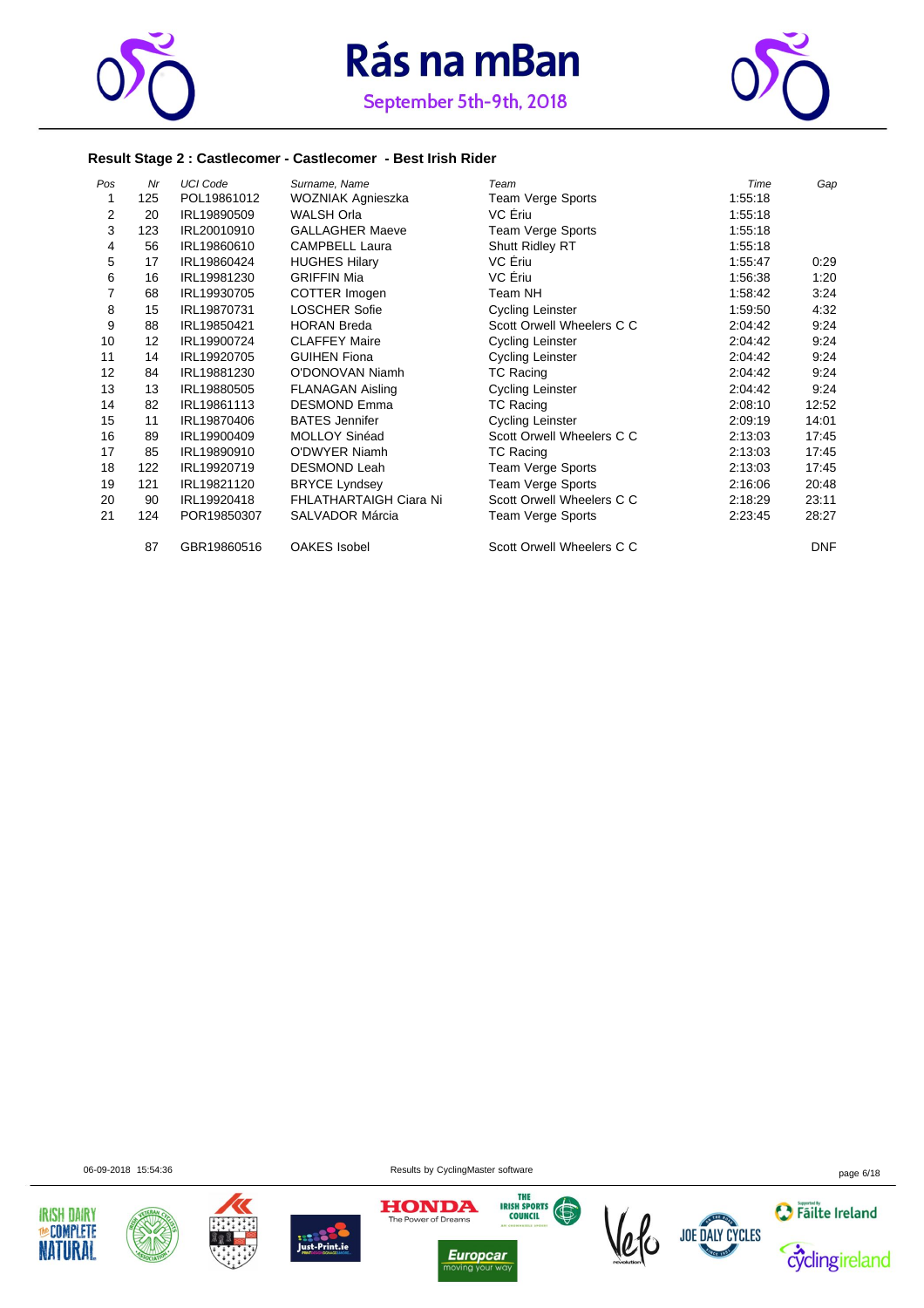



### **Individual Classification by Time after Stage 2 : Castlecomer - Castlecomer**

| Pos          | Nr             | <b>UCI Code</b> | Surname, Name                                    | Team                                                             | Time               | Gap  | Bonus |
|--------------|----------------|-----------------|--------------------------------------------------|------------------------------------------------------------------|--------------------|------|-------|
| $\mathbf{1}$ | 115            | FRA19940529     | <b>SACHET Iris</b>                               | <b>DN17 Nouvelle Aquitaine</b>                                   | 3:42:47            |      |       |
| 2            | 32             | LUX19980621     | <b>FABER Claire</b>                              | Andy Schleck Cycles Women Project                                | 3:42:47            |      |       |
| 3            | 37             | GBR19981114     | <b>HENDERSON Anna</b>                            | Cycle Team OnForm                                                | 3:42:47            |      |       |
| 4            | 95             | FRA19930826     | QUINIOU Marine                                   | Team Breizh Ladies                                               | 3:42:47            |      |       |
| 5            | 52             | SUI19910820     | <b>EHRLER Désirée</b>                            | Momentum CCN                                                     | 3:42:47            |      |       |
| 6            | $\overline{2}$ | GBR19990622     | <b>CALLANDER Rhona</b>                           | <b>Great Britain National Team</b>                               | 3:42:47            |      |       |
| 7            | 78             | NOR20010215     | <b>MATHISEN Silje</b>                            | Norway Sør                                                       | 3:42:47            |      |       |
| 8            | 83             | GBR19810812     | <b>JUNIPER Nicola</b>                            | <b>TC Racing</b>                                                 | 3:42:47            |      |       |
| 9            | 33             | LUX19990803     | <b>HARSCH Anne-Sophie</b>                        | Andy Schleck Cycles Women Project                                | 3:42:47            |      |       |
| 10           | 64             | SWE20010409     | <b>OLAUSSON Wilma</b>                            | Team Backstedt/Hotchillee                                        | 3:42:47            |      |       |
| 11           | 24             | SWE19850207     | <b>JOHANSSON Hanna</b>                           | Team Crescent D.A.R.E                                            | 3:42:47            |      |       |
| 12           | 108            | AUT19990910     | <b>GRUBER-STADLER Hannah</b>                     | Torelli-Brother-Assure                                           | 3:42:47            |      |       |
| 13           | 86             | IRL19920120     | <b>CREAMER Lauren</b>                            | Scott Orwell Wheelers C C                                        | 3:42:47            |      |       |
| 14           | 27             | NED19960603     | <b>GEERIS Femke</b>                              | Maaslandster International                                       | 3:42:47            |      |       |
| 15           | 54             | GBR19990326     | <b>MURPHY Lauren</b>                             | Momentum CCN                                                     | 3:42:47            |      |       |
| 16           | 70             | IRL19881203     | MCDERMOTT Ellen                                  | Team NH                                                          | 3:42:47            |      |       |
| 17           | 93             | FRA19921010     | <b>DEMAY Coralie</b>                             | <b>Team Breizh Ladies</b>                                        | 3:42:47            |      |       |
| 18           | 31             | FRA20001019     | <b>BERKANE Sarah</b>                             | Andy Schleck Cycles Women Project                                | 3:42:47            |      |       |
| 19           | 29             | DEN19880303     | LØNNE Rikke                                      | Maaslandster International                                       | 3:42:47            |      |       |
| 20           | 120            | NOR20000315     | <b>LUTRO Amalie</b>                              | Region Sør Norge                                                 | 3:42:47            |      |       |
| 21           | 97             | GBR19950818     | <b>CUTTS Francesca</b>                           | Team LDN                                                         | 3:42:47            |      |       |
| 22           | 1              | GBR19970815     | <b>BARKER Megan</b>                              | <b>Great Britain National Team</b>                               | 3:42:47            |      |       |
| 23           | 5              | GBR19990411     | <b>ROBERTS Jessica</b>                           | Great Britain National Team                                      | 3:42:47            |      |       |
| 24           | 114            | FRA19991006     | <b>MORICHON Anaïs</b>                            | <b>DN17 Nouvelle Aquitaine</b>                                   | 3:42:47            |      |       |
| 25           | 19             | IRL19940503     | <b>SHARPE Alice</b>                              | VC Eriu                                                          | 3:42:47            |      |       |
| 26           | 69             | NED19880704     | <b>KESSLER Nina</b>                              | Team NH                                                          | 3:42:47            |      |       |
| 27           | 9              | IRL19780728     | <b>MCCRYSTAL Eve</b>                             | <b>Ireland National Team</b>                                     | 3:42:47            |      |       |
| 28           | 75             | GBR19870929     | POWELL Jennifer                                  | TW1 Racing                                                       | 3:42:47            |      |       |
| 29           | 46             | GBR19910521     | LEWIS Emma                                       | FusionRTVeloperformance                                          | 3:42:47            |      |       |
| 30           | 65             | GBR20001012     | <b>TACEY April</b>                               | Team Backstedt/Hotchillee                                        | 3:42:47            |      |       |
| 31           | 61             | GBR20000303     | <b>ELLIS Isabel</b>                              | Team Backstedt/Hotchillee                                        | 3:42:47            |      |       |
| 32           | 38             |                 | JOHNSON lone                                     | Cycle Team OnForm                                                | 3:42:47            |      |       |
| 33           | 79             | NZL19971203     | <b>MIDTSVEEN Natalie Irene</b>                   |                                                                  | 3:42:47            |      |       |
| 34           | 35             | NOR20010625     | <b>PUSKALA Viivi</b>                             | Norway Sør<br>Andy Schleck Cycles Women Project                  | 3:42:47            |      |       |
| 35           | 39             | FIN19990116     |                                                  | Cycle Team OnForm                                                |                    |      |       |
| 36           | 125            | GBR19820223     | <b>SPEAKE Alicia</b>                             |                                                                  | 3:42:47<br>3:42:47 |      |       |
|              | 34             | POL19861012     | WOZNIAK Agnieszka                                | Team Verge Sports                                                |                    |      |       |
| 37           |                | LUX19871030     | <b>HOFFMANN Chantal</b><br><b>FISHER Annabel</b> | Andy Schleck Cycles Women Project<br>Jadan-Weldtite Vive le Velo | 3:42:47            |      |       |
| 38           | 104            | GBR19890919     |                                                  |                                                                  | 3:42:47            |      |       |
| 39           | 91             | FRA19991201     | <b>ABGRALL Noemie</b>                            | <b>Team Breizh Ladies</b>                                        | 3:42:47            |      |       |
| 40           | 116            | NOR20000819     | KIELLAND BJERK Thale Sofie                       | Region Sør Norge                                                 | 3:42:47            |      |       |
| 41           | 8              | IRL19840909     | <b>GURLEY Lydia</b>                              | <b>Ireland National Team</b>                                     | 3:42:47            |      |       |
| 42           | 4              | GBR19980414     | RAYBOULD Rebecca                                 | Great Britain National Team                                      | 3:42:47            |      |       |
| 43           | 26             | RSA19961121     | <b>COLYN Catherine</b>                           | Maaslandster International                                       | 3:42:47            |      |       |
| 44           | 47             | GBR19900111     | HUNTER JOHNSTON Fiona                            | FusionRTVeloperformance                                          | 3:42:47            |      |       |
| 45           | 48             | GBR19950712     | <b>PATCH Molly</b>                               | FusionRTVeloperformance                                          | 3:42:47            |      |       |
| 46           | 123            | IRL20010910     | <b>GALLAGHER Maeve</b>                           | <b>Team Verge Sports</b>                                         | 3:42:47            |      |       |
| 47           | 3              | GBR19990913     | <b>HOLL Jenny</b>                                | Great Britain National Team                                      | 3:42:47            |      |       |
| 48           | 105            | GBR19801226     | <b>WILKINSON Mary</b>                            | Jadan-Weldtite Vive le Velo                                      | 3:42:47            |      |       |
| 49           | 110            | GBR19990917     | <b>THACKRAY Sophie</b>                           | Torelli-Brother-Assure                                           | 3:42:47            |      |       |
| 50           | 74             | SWE19881222     | NORDIN Gabriella                                 | TW1 Racing                                                       | 3:42:47            |      |       |
| 51           | 109            | GBR19810901     | <b>MASSEY Laura</b>                              | Torelli-Brother-Assure                                           | 3:42:47            |      |       |
| 52           | 28             | SIN19880513     | <b>LEE</b> Serene                                | Maaslandster International                                       | 3:42:47            |      |       |
| 53           | 100            | GBR19860125     | <b>RALSTON Helen</b>                             | Team LDN                                                         | 3:42:47            |      |       |
| 54           | 36             | GBR19910826     | DIXON Leah                                       | Cycle Team OnForm                                                | 3:42:47            |      |       |
| 55           | 111            | FRA19950502     | <b>ALLIN Pauline</b>                             | DN17 Nouvelle Aquitaine                                          | 3:42:47            |      |       |
| 56           | 10             | IRL19791023     | <b>SMYTH Katharine</b>                           | <b>Ireland National Team</b>                                     | 3:43:20            | 0:33 |       |
| 57           | 17             | IRL19860424     | <b>HUGHES Hilary</b>                             | VC Eriu                                                          | 3:43:29            | 0:42 |       |
| 58           | 101            | GBR19990818     | <b>BENNETT Elizabeth</b>                         | Jadan-Weldtite Vive le Velo                                      | 3:43:30            | 0:43 |       |
| 59           | 112            | FRA19971121     | LAHAYE Lucie                                     | DN17 Nouvelle Aquitaine                                          | 3:44:19            | 1:32 |       |
| 60           | 113            | FRA19981021     | MINAUD Manon                                     | <b>DN17 Nouvelle Aquitaine</b>                                   | 3:45:16            | 2:29 |       |





06-09-2018 15:54:36 Results by CyclingMaster software page 7/18





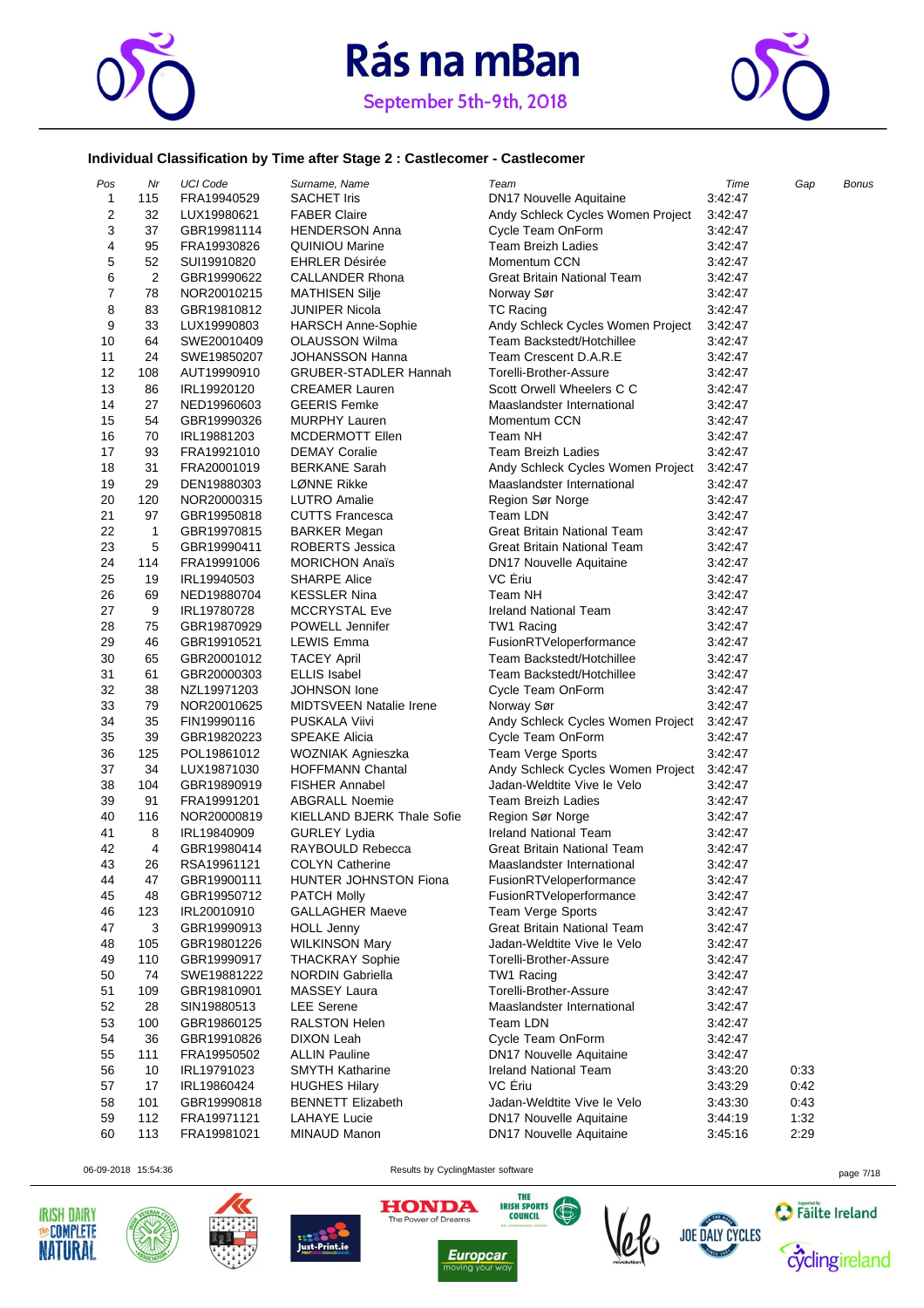





| Pos | Nr             | <b>UCI Code</b> | Surname, Name            | Team                          | Time    | Gap   | Bonus |
|-----|----------------|-----------------|--------------------------|-------------------------------|---------|-------|-------|
| 61  | 21             | SWE19950419     | <b>ANDERSSON Alice</b>   | Team Crescent D.A.R.E         | 3:45:16 |       |       |
| 62  | 66             | NED19861117     | <b>ALBERTS Nikky</b>     | Team NH                       | 3:46:11 | 3:24  |       |
| 63  | 103            | GBR20001220     | <b>BULLARD Georgia</b>   | Jadan-Weldtite Vive le Velo   | 3:46:11 |       |       |
| 64  | 68             | IRL19930705     | COTTER Imogen            | Team NH                       | 3:46:11 |       |       |
| 65  | 63             | GBR20010506     | <b>MONKHOUSE Amy</b>     | Team Backstedt/Hotchillee     | 3:46:20 | 3:33  |       |
| 66  | 30             | NED19830119     | <b>SLINGERLAND Minke</b> | Maaslandster International    | 3:47:19 | 4:32  |       |
| 67  | 20             | IRL19890509     | <b>WALSH Orla</b>        | VC Eriu                       | 3:47:38 | 4:51  |       |
| 68  | 81             | GBR20000626     | <b>BARKER Ellen</b>      | <b>TC Racing</b>              | 3:48:36 | 5:49  |       |
| 69  | 56             | IRL19860610     | <b>CAMPBELL Laura</b>    | Shutt Ridley RT               | 3:48:36 |       |       |
| 70  | 106            | GBR19901113     | <b>COX Florence</b>      | Torelli-Brother-Assure        | 3:48:36 |       |       |
| 71  | 16             | IRL19981230     | <b>GRIFFIN Mia</b>       | VC Eriu                       | 3:48:58 | 6:11  |       |
| 72  | $\overline{7}$ | IRL19880222     | <b>DONEGAN Aine</b>      | <b>Ireland National Team</b>  | 3:49:56 | 7:09  |       |
| 73  | 102            | GBR20010810     | <b>BENT Olivia</b>       | Jadan-Weldtite Vive le Velo   | 3:50:06 | 7:19  |       |
| 74  | 49             | GBR19861109     | <b>STEELS Claire</b>     | FusionRTVeloperformance       | 3:50:08 | 7:21  |       |
| 75  | 6              | IRL19870719     | <b>BOYLAN Lydia</b>      | <b>Ireland National Team</b>  | 3:52:11 | 9:24  |       |
| 76  | 73             | GBR19991109     | <b>HUGHES Gwenno</b>     | TW1 Racing                    | 3:53:08 | 10:21 |       |
| 77  | 15             | IRL19870731     | <b>LOSCHER Sofie</b>     | <b>Cycling Leinster</b>       | 3:53:08 |       |       |
| 78  | 71             | GBR19920518     | <b>GREAVES Melissa</b>   | TW1 Racing                    | 3:53:08 |       |       |
| 79  | 98             | GER19870528     | <b>HEISS Gina</b>        | Team LDN                      | 3:53:08 |       |       |
| 80  | 51             | NZL19740818     | <b>BLAKEMORE Jeannie</b> | Momentum CCN                  | 3:53:08 |       |       |
| 81  | 94             | FRA19970702     | <b>LE BRIS Cecilia</b>   | <b>Team Breizh Ladies</b>     | 3:57:16 | 14:29 |       |
| 82  | 55             | JPN19860805     | <b>NAKAHARA Yasue</b>    | Momentum CCN                  | 3:57:19 | 14:32 |       |
| 83  | 23             | SWE19890601     | <b>LEVIN Tilina</b>      | Team Crescent D.A.R.E         | 3:58:00 | 15:13 |       |
| 84  | 118            | NOR20001029     | <b>JØRGENSEN Tiril</b>   | Region Sør Norge              | 3:58:00 |       |       |
| 85  | 84             | IRL19881230     | O'DONOVAN Niamh          | <b>TC Racing</b>              | 3:58:00 |       |       |
| 86  | 67             | NED19960319     | <b>BESTEMAN Floor</b>    | Team NH                       | 3:58:00 |       |       |
| 87  | 14             | IRL19920705     | <b>GUIHEN Fiona</b>      | <b>Cycling Leinster</b>       | 3:58:00 |       |       |
| 88  | 12             | IRL19900724     | <b>CLAFFEY Maire</b>     | <b>Cycling Leinster</b>       | 3:58:00 |       |       |
| 89  | 88             | IRL19850421     | <b>HORAN Breda</b>       | Scott Orwell Wheelers C C     | 3:58:00 |       |       |
| 90  | 13             | IRL19880505     | <b>FLANAGAN Aisling</b>  | <b>Cycling Leinster</b>       | 3:58:00 |       |       |
| 91  | 107            | GBR19820212     | <b>THOM Joanne</b>       | Torelli-Brother-Assure        | 3:58:00 |       |       |
| 92  | 92             | FRA20000216     | <b>HINAULT Maryanne</b>  | <b>Team Breizh Ladies</b>     | 3:58:10 | 15:23 |       |
| 93  | 99             | GBR19920731     | <b>MIDDLETON Kerry</b>   | Team LDN                      | 3:59:16 | 16:29 |       |
| 94  | 11             | IRL19870406     | <b>BATES</b> Jennifer    | <b>Cycling Leinster</b>       | 4:02:37 | 19:50 |       |
| 95  | 62             | GBR20010609     | <b>GADD Lucy</b>         | Team Backstedt/Hotchillee     | 4:04:22 | 21:35 |       |
| 96  | 40             | GBR20000430     | <b>WOODWORTH Jessica</b> | Cycle Team OnForm             | 4:04:22 |       |       |
| 97  | 72             | GBR19830217     | <b>HAMMOND Claire</b>    | TW1 Racing                    | 4:07:02 | 24:15 |       |
| 98  | 117            | NOR19950214     | RØSTE OMDAHL Karoline    | Region Sør Norge              | 4:07:50 | 25:03 |       |
| 99  | 82             | IRL19861113     | <b>DESMOND Emma</b>      | TC Racing                     | 4:07:50 |       |       |
| 100 | 25             | SWE19800907     | <b>MORIN Kristina</b>    | Team Crescent D.A.R.E         | 4:07:50 |       |       |
| 101 | 58             | GBR19801030     | <b>FILBY Maxine</b>      | Shutt Ridley RT               | 4:12:43 | 29:56 |       |
| 102 | 85             | IRL19890910     | O'DWYER Niamh            | <b>TC Racing</b>              | 4:12:43 |       |       |
| 103 | 122            | IRL19920719     | DESMOND Leah             | <b>Team Verge Sports</b>      | 4:12:48 | 30:01 |       |
| 104 | 57             | GBR19981014     | <b>CONANT Haddi</b>      | Shutt Ridley RT               | 4:15:46 | 32:59 |       |
| 105 | 42             | GBR19850214     | <b>LONGTHORP Rebecca</b> | Datalynx-Parenesis Women's RT | 4:15:51 | 33:04 |       |
| 106 | 53             | NED19940505     | <b>HOFLAND Gina</b>      | Momentum CCN                  | 4:16:00 | 33:13 |       |
| 107 | 119            | NOR19791218     | HATTELAND LIMA Tone      | Region Sør Norge              | 4:18:25 | 35:38 |       |
| 108 | 89             | IRL19900409     | MOLLOY Sinéad            | Scott Orwell Wheelers C C     | 4:19:03 | 36:16 |       |
| 109 | 121            | IRL19821120     | <b>BRYCE Lyndsey</b>     | Team Verge Sports             | 4:22:07 | 39:20 |       |
| 110 | 90             | IRL19920418     | FHLATHARTAIGH Ciara Ni   | Scott Orwell Wheelers C C     | 4:24:32 | 41:45 |       |
| 111 | 43             | GBR19690124     | <b>MACKAY Sandra</b>     | Datalynx-Parenesis Women's RT | 4:24:36 | 41:49 |       |
| 112 | 124            | POR19850307     | SALVADOR Márcia          | Team Verge Sports             | 4:29:50 | 47:03 |       |









**HONDA** 



**IRISH SPORTS** 



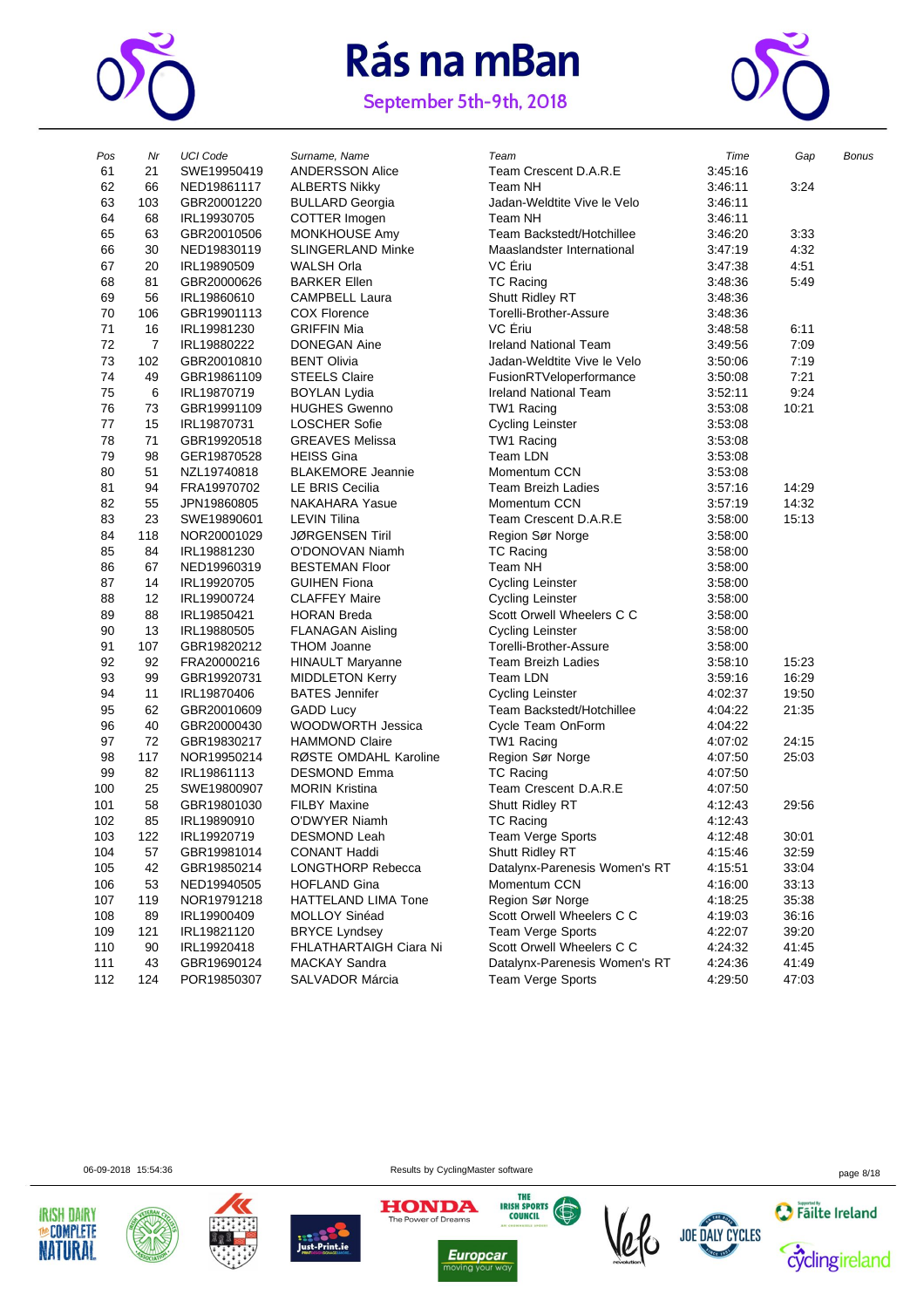



### **Individual Classification by Time after Stage 2 : Castlecomer - Castlecomer - Best British Rider**

| Pos            | Nr             | <b>UCI Code</b> | Surname, Name                | Team                               | Time    | Gap   | <b>Bonus</b> |
|----------------|----------------|-----------------|------------------------------|------------------------------------|---------|-------|--------------|
| 1              | 37             | GBR19981114     | <b>HENDERSON Anna</b>        | Cycle Team OnForm                  | 3:42:47 |       |              |
| 2              | 2              | GBR19990622     | <b>CALLANDER Rhona</b>       | <b>Great Britain National Team</b> | 3:42:47 |       |              |
| 3              | 108            | AUT19990910     | <b>GRUBER-STADLER Hannah</b> | Torelli-Brother-Assure             | 3:42:47 |       |              |
| 4              | 97             | GBR19950818     | <b>CUTTS Francesca</b>       | Team LDN                           | 3:42:47 |       |              |
| 5              | $\mathbf{1}$   | GBR19970815     | <b>BARKER Megan</b>          | <b>Great Britain National Team</b> | 3:42.47 |       |              |
| 6              | 5              | GBR19990411     | <b>ROBERTS Jessica</b>       | <b>Great Britain National Team</b> | 3:42:47 |       |              |
| $\overline{7}$ | 75             | GBR19870929     | POWELL Jennifer              | TW1 Racing                         | 3:42:47 |       |              |
| 8              | 46             | GBR19910521     | <b>LEWIS Emma</b>            | FusionRTVeloperformance            | 3:42:47 |       |              |
| 9              | 65             | GBR20001012     | <b>TACEY April</b>           | Team Backstedt/Hotchillee          | 3:42:47 |       |              |
| 10             | 61             | GBR20000303     | <b>ELLIS Isabel</b>          | Team Backstedt/Hotchillee          | 3:42:47 |       |              |
| 11             | 104            | GBR19890919     | <b>FISHER Annabel</b>        | Jadan-Weldtite Vive le Velo        | 3:42.47 |       |              |
| 12             | $\overline{4}$ | GBR19980414     | RAYBOULD Rebecca             | <b>Great Britain National Team</b> | 3:42.47 |       |              |
| 13             | 47             | GBR19900111     | <b>HUNTER JOHNSTON Fiona</b> | FusionRTVeloperformance            | 3:42:47 |       |              |
| 14             | 48             | GBR19950712     | <b>PATCH Molly</b>           | FusionRTVeloperformance            | 3:42:47 |       |              |
| 15             | 3              | GBR19990913     | <b>HOLL Jenny</b>            | <b>Great Britain National Team</b> | 3:42:47 |       |              |
| 16             | 105            | GBR19801226     | <b>WILKINSON Mary</b>        | Jadan-Weldtite Vive le Velo        | 3:42:47 |       |              |
| 17             | 110            | GBR19990917     | <b>THACKRAY Sophie</b>       | Torelli-Brother-Assure             | 3:42.47 |       |              |
| 18             | 109            | GBR19810901     | <b>MASSEY Laura</b>          | Torelli-Brother-Assure             | 3:42.47 |       |              |
| 19             | 100            | GBR19860125     | RALSTON Helen                | Team LDN                           | 3:42:47 |       |              |
| 20             | 36             | GBR19910826     | <b>DIXON Leah</b>            | Cycle Team OnForm                  | 3:42:47 |       |              |
| 21             | 101            | GBR19990818     | <b>BENNETT Elizabeth</b>     | Jadan-Weldtite Vive le Velo        | 3:43:30 | 0:43  |              |
| 22             | 103            | GBR20001220     | <b>BULLARD Georgia</b>       | Jadan-Weldtite Vive le Velo        | 3:46:11 | 3:24  |              |
| 23             | 63             | GBR20010506     | <b>MONKHOUSE Amy</b>         | Team Backstedt/Hotchillee          | 3:46:20 | 3:33  |              |
| 24             | 106            | GBR19901113     | <b>COX Florence</b>          | Torelli-Brother-Assure             | 3:48:36 | 5:49  |              |
| 25             | 102            | GBR20010810     | <b>BENT Olivia</b>           | Jadan-Weldtite Vive le Velo        | 3:50:06 | 7:19  |              |
| 26             | 49             | GBR19861109     | <b>STEELS Claire</b>         | FusionRTVeloperformance            | 3:50:08 | 7:21  |              |
| 27             | 73             | GBR19991109     | <b>HUGHES Gwenno</b>         | TW1 Racing                         | 3:53:08 | 10:21 |              |
| 28             | 71             | GBR19920518     | <b>GREAVES Melissa</b>       | TW1 Racing                         | 3:53:08 |       |              |
| 29             | 98             | GER19870528     | <b>HEISS Gina</b>            | Team LDN                           | 3:53:08 |       |              |
| 30             | 107            | GBR19820212     | <b>THOM Joanne</b>           | Torelli-Brother-Assure             | 3:58:00 | 15:13 |              |
| 31             | 99             | GBR19920731     | <b>MIDDLETON Kerry</b>       | Team LDN                           | 3:59:16 | 16:29 |              |
| 32             | 62             | GBR20010609     | <b>GADD Lucy</b>             | Team Backstedt/Hotchillee          | 4:04:22 | 21:35 |              |
| 33             | 40             | GBR20000430     | WOODWORTH Jessica            | Cycle Team OnForm                  | 4:04:22 |       |              |
| 34             | 72             | GBR19830217     | <b>HAMMOND Claire</b>        | TW1 Racing                         | 4:07:02 | 24:15 |              |
| 35             | 58             | GBR19801030     | <b>FILBY Maxine</b>          | Shutt Ridley RT                    | 4:12:43 | 29:56 |              |
| 36             | 57             | GBR19981014     | <b>CONANT Haddi</b>          | Shutt Ridley RT                    | 4:15:46 | 32:59 |              |
| 37             | 42             | GBR19850214     | <b>LONGTHORP Rebecca</b>     | Datalynx-Parenesis Women's RT      | 4:15:51 | 33:04 |              |
| 38             | 43             | GBR19690124     | <b>MACKAY Sandra</b>         | Datalynx-Parenesis Women's RT      | 4:24:36 | 41:49 |              |

06-09-2018 15:54:36 page 9/18













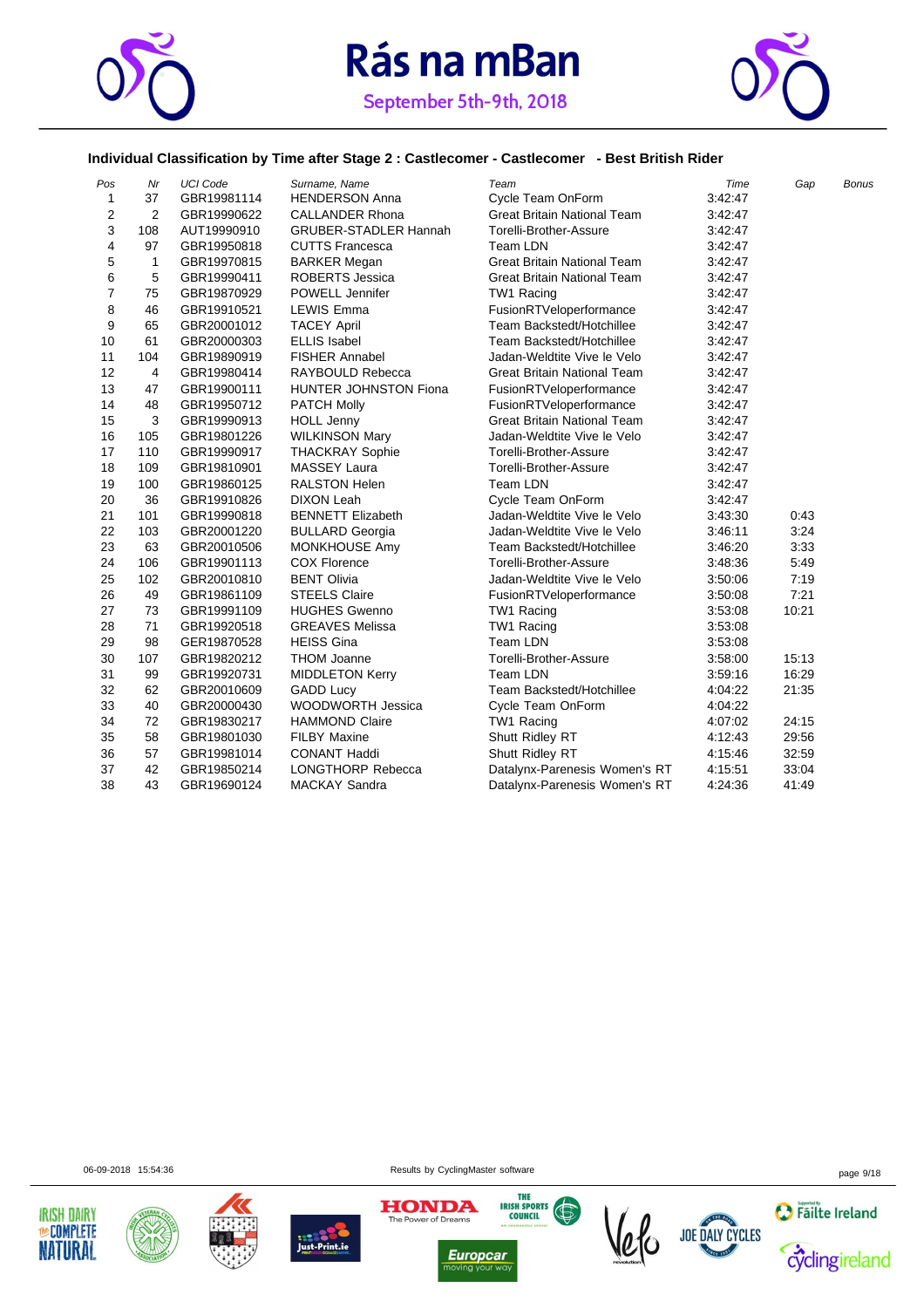



### **Individual Classification by Time after Stage 2 : Castlecomer - Castlecomer - Best Irish Rider**

| Pos | Nr  | <b>UCI Code</b> | Surname, Name                 | Team                      | Time    | Gap   | <b>Bonus</b> |
|-----|-----|-----------------|-------------------------------|---------------------------|---------|-------|--------------|
|     | 125 | POL19861012     | WOZNIAK Agnieszka             | Team Verge Sports         | 3:42:47 |       |              |
| 2   | 123 | IRL20010910     | <b>GALLAGHER Maeve</b>        | Team Verge Sports         | 3:42:47 |       |              |
| 3   | 17  | IRL19860424     | <b>HUGHES Hilary</b>          | VC Eriu                   | 3:43:29 | 0:42  |              |
| 4   | 68  | IRL19930705     | COTTER Imogen                 | Team NH                   | 3:46:11 | 3:24  |              |
| 5   | 20  | IRL19890509     | WALSH Orla                    | VC Ériu                   | 3:47:38 | 4:51  |              |
| 6   | 56  | IRL19860610     | <b>CAMPBELL Laura</b>         | <b>Shutt Ridley RT</b>    | 3:48:36 | 5:49  |              |
|     | 16  | IRL19981230     | <b>GRIFFIN Mia</b>            | VC Eriu                   | 3:48:58 | 6:11  |              |
| 8   | 15  | IRL19870731     | <b>LOSCHER Sofie</b>          | Cycling Leinster          | 3:53:08 | 10:21 |              |
| 9   | 84  | IRL19881230     | O'DONOVAN Niamh               | <b>TC Racing</b>          | 3:58:00 | 15:13 |              |
| 10  | 14  | IRL19920705     | <b>GUIHEN Fiona</b>           | <b>Cycling Leinster</b>   | 3:58:00 |       |              |
| 11  | 12  | IRL19900724     | <b>CLAFFEY Maire</b>          | Cycling Leinster          | 3:58:00 |       |              |
| 12  | 88  | IRL19850421     | <b>HORAN Breda</b>            | Scott Orwell Wheelers C C | 3:58:00 |       |              |
| 13  | 13  | IRL19880505     | <b>FLANAGAN Aisling</b>       | Cycling Leinster          | 3:58:00 |       |              |
| 14  | 11  | IRL19870406     | <b>BATES Jennifer</b>         | Cycling Leinster          | 4:02:37 | 19:50 |              |
| 15  | 82  | IRL19861113     | <b>DESMOND Emma</b>           | <b>TC Racing</b>          | 4:07:50 | 25:03 |              |
| 16  | 85  | IRL19890910     | <b>O'DWYER Niamh</b>          | <b>TC Racing</b>          | 4:12:43 | 29:56 |              |
| 17  | 122 | IRL19920719     | <b>DESMOND Leah</b>           | <b>Team Verge Sports</b>  | 4:12:48 | 30:01 |              |
| 18  | 89  | IRL19900409     | <b>MOLLOY Sinéad</b>          | Scott Orwell Wheelers C C | 4:19:03 | 36:16 |              |
| 19  | 121 | IRL19821120     | <b>BRYCE Lyndsey</b>          | Team Verge Sports         | 4:22:07 | 39:20 |              |
| 20  | 90  | IRL19920418     | <b>FHLATHARTAIGH Ciara Ni</b> | Scott Orwell Wheelers C C | 4:24:32 | 41:45 |              |
| 21  | 124 | POR19850307     | <b>SALVADOR Márcia</b>        | Team Verge Sports         | 4:29:50 | 47:03 |              |













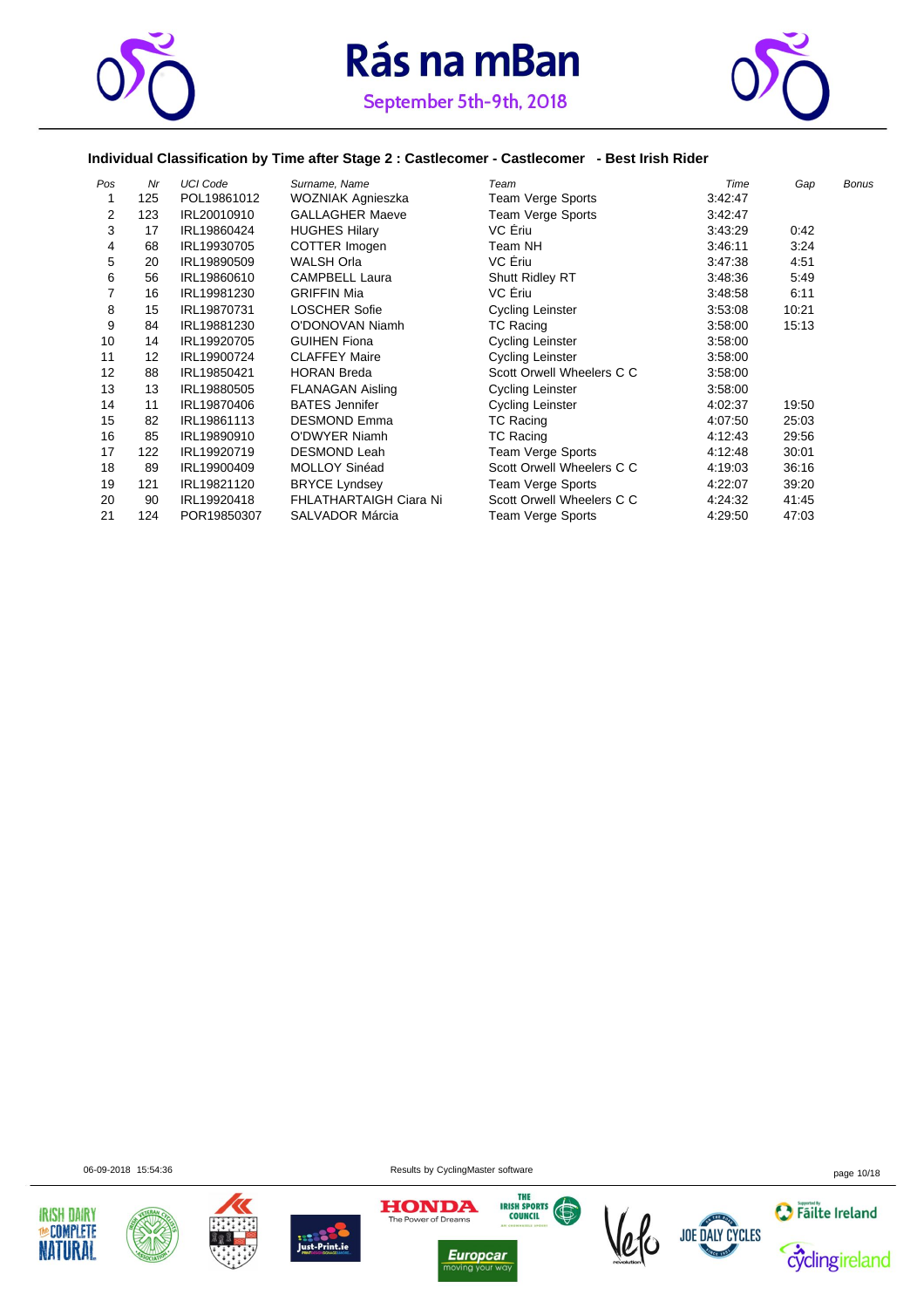



|                | Young Riders Result Stage 2 : Castlecomer - Castlecomer |                              |                                               |                                    |         |       |  |
|----------------|---------------------------------------------------------|------------------------------|-----------------------------------------------|------------------------------------|---------|-------|--|
| Pos            | Nr                                                      | <b>UCI Code</b>              | Surname, Name                                 | Team                               | Time    | Gap   |  |
| 1              | 2                                                       | GBR19990622                  | <b>CALLANDER Rhona</b>                        | <b>Great Britain National Team</b> | 1:55:18 |       |  |
| $\overline{2}$ | 33                                                      | LUX19990803                  | <b>HARSCH Anne-Sophie</b>                     | Andy Schleck Cycles Women Project  | 1:55:18 |       |  |
| 3              | 37                                                      | GBR19981114                  | <b>HENDERSON Anna</b>                         | Cycle Team OnForm                  | 1:55:18 |       |  |
| 4              | 108                                                     | AUT19990910                  | <b>GRUBER-STADLER Hannah</b>                  | Torelli-Brother-Assure             | 1:55:18 |       |  |
| 5              | 64                                                      | SWE20010409                  | <b>OLAUSSON Wilma</b>                         | Team Backstedt/Hotchillee          | 1:55:18 |       |  |
| 6              | 32                                                      | LUX19980621                  | <b>FABER Claire</b>                           | Andy Schleck Cycles Women Project  | 1:55:18 |       |  |
| $\overline{7}$ | 78                                                      | NOR20010215                  | <b>MATHISEN Silje</b>                         | Norway Sør                         | 1:55:18 |       |  |
| 8              | 35                                                      | FIN19990116                  | PUSKALA Viivi                                 | Andy Schleck Cycles Women Project  | 1:55:18 |       |  |
| 9              | 31                                                      | FRA20001019                  | <b>BERKANE Sarah</b>                          | Andy Schleck Cycles Women Project  | 1:55:18 |       |  |
| 10             | 54                                                      | GBR19990326                  | <b>MURPHY Lauren</b>                          | Momentum CCN                       | 1:55:18 |       |  |
| 11             | 27                                                      | NED19960603                  | <b>GEERIS Femke</b>                           | Maaslandster International         | 1:55:18 |       |  |
| 12             | 114                                                     | FRA19991006                  | <b>MORICHON Anaïs</b>                         | <b>DN17 Nouvelle Aquitaine</b>     | 1:55:18 |       |  |
| 13             | 38                                                      | NZL19971203                  | <b>JOHNSON</b> lone                           | Cycle Team OnForm                  | 1:55:18 |       |  |
| 14             | 5                                                       | GBR19990411                  | <b>ROBERTS Jessica</b>                        | <b>Great Britain National Team</b> | 1:55:18 |       |  |
| 15             | 61                                                      | GBR20000303                  | <b>ELLIS Isabel</b>                           | Team Backstedt/Hotchillee          | 1:55:18 |       |  |
| 16             | 26                                                      | RSA19961121                  | <b>COLYN Catherine</b>                        | Maaslandster International         | 1:55:18 |       |  |
| 17             | 81                                                      | GBR20000626                  | <b>BARKER Ellen</b>                           | <b>TC Racing</b>                   | 1:55:18 |       |  |
| 18             | $\mathbf{1}$                                            | GBR19970815                  | <b>BARKER Megan</b>                           | <b>Great Britain National Team</b> | 1:55:18 |       |  |
| 19             | 65                                                      | GBR20001012                  | <b>TACEY April</b>                            | Team Backstedt/Hotchillee          | 1:55:18 |       |  |
| 20             | 123                                                     | IRL20010910                  | <b>GALLAGHER Maeve</b>                        | <b>Team Verge Sports</b>           | 1:55:18 |       |  |
| 21             | 79                                                      | NOR20010625                  | <b>MIDTSVEEN Natalie Irene</b>                | Norway Sør                         | 1:55:18 |       |  |
| 22             | 91                                                      | FRA19991201                  | <b>ABGRALL Noemie</b>                         | <b>Team Breizh Ladies</b>          | 1:55:18 |       |  |
| 23             | 120                                                     | NOR20000315                  | <b>LUTRO Amalie</b>                           | Region Sør Norge                   | 1:55:18 |       |  |
| 24             | 116                                                     | NOR20000819                  | <b>KIELLAND BJERK Thale Sofie</b>             | Region Sør Norge                   | 1:55:18 |       |  |
| 25             | 110                                                     | GBR19990917                  | <b>THACKRAY Sophie</b>                        | Torelli-Brother-Assure             | 1:55:18 |       |  |
| 26             | 3                                                       | GBR19990913                  | <b>HOLL Jenny</b>                             | <b>Great Britain National Team</b> | 1:55:18 |       |  |
| 27             | 4                                                       | GBR19980414                  | RAYBOULD Rebecca                              | Great Britain National Team        | 1:55:18 |       |  |
| 28             | 101                                                     | GBR19990818                  | <b>BENNETT Elizabeth</b>                      | Jadan-Weldtite Vive le Velo        | 1:55:51 | 0:33  |  |
| 29             | 16                                                      | IRL19981230                  | <b>GRIFFIN Mia</b>                            | VC Ériu                            | 1:56:38 | 1:20  |  |
| 30             | 102                                                     | GBR20010810                  | <b>BENT Olivia</b>                            | Jadan-Weldtite Vive le Velo        | 1:56:48 | 1:30  |  |
| 31             | 112                                                     | FRA19971121                  | <b>LAHAYE Lucie</b>                           | <b>DN17 Nouvelle Aquitaine</b>     | 1:56:50 | 1:32  |  |
| 32             | 113                                                     | FRA19981021                  | MINAUD Manon                                  | DN17 Nouvelle Aquitaine            | 1:57:47 | 2:29  |  |
| 33             | 103                                                     | GBR20001220                  | <b>BULLARD Georgia</b>                        | Jadan-Weldtite Vive le Velo        | 1:58:42 | 3:24  |  |
| 34             | 63                                                      | GBR20010506                  | MONKHOUSE Amy                                 | Team Backstedt/Hotchillee          | 1:58:51 | 3:33  |  |
| 35             | 73                                                      | GBR19991109                  | <b>HUGHES Gwenno</b>                          | TW1 Racing                         | 1:59:50 | 4:32  |  |
| 36             | 62                                                      | GBR20010609                  | <b>GADD Lucy</b>                              | Team Backstedt/Hotchillee          | 2:04:42 | 9:24  |  |
| 37             | 118                                                     | NOR20001029                  | <b>JØRGENSEN Tiril</b>                        | Region Sør Norge                   | 2:04:42 | 9:24  |  |
| 38             | 40                                                      | GBR20000430                  | <b>WOODWORTH Jessica</b>                      | Cycle Team OnForm                  | 2:04:42 | 9:24  |  |
| 39             | 67                                                      | NED19960319                  | <b>BESTEMAN Floor</b>                         | Team NH                            | 2:04:42 | 9:24  |  |
| 40             | 92                                                      | FRA20000216                  | <b>HINAULT Maryanne</b>                       | <b>Team Breizh Ladies</b>          | 2:04:52 | 9:34  |  |
| 41<br>42       | 94<br>57                                                | FRA19970702                  | <b>LE BRIS Cecilia</b><br><b>CONANT Haddi</b> | <b>Team Breizh Ladies</b>          | 2:04:52 | 9:34  |  |
|                |                                                         | GBR19981014                  |                                               | Shutt Ridley RT                    | 2:09:46 | 14:28 |  |
|                |                                                         | Finished outside time limit: |                                               |                                    |         |       |  |
| 43             | 41                                                      | GBR19960823                  | <b>DUCKWORTH Gabrielle</b>                    | Datalynx-Parenesis Women's RT      | 2:28:36 | 33:18 |  |

06-09-2018 15:54:36 page 11/18















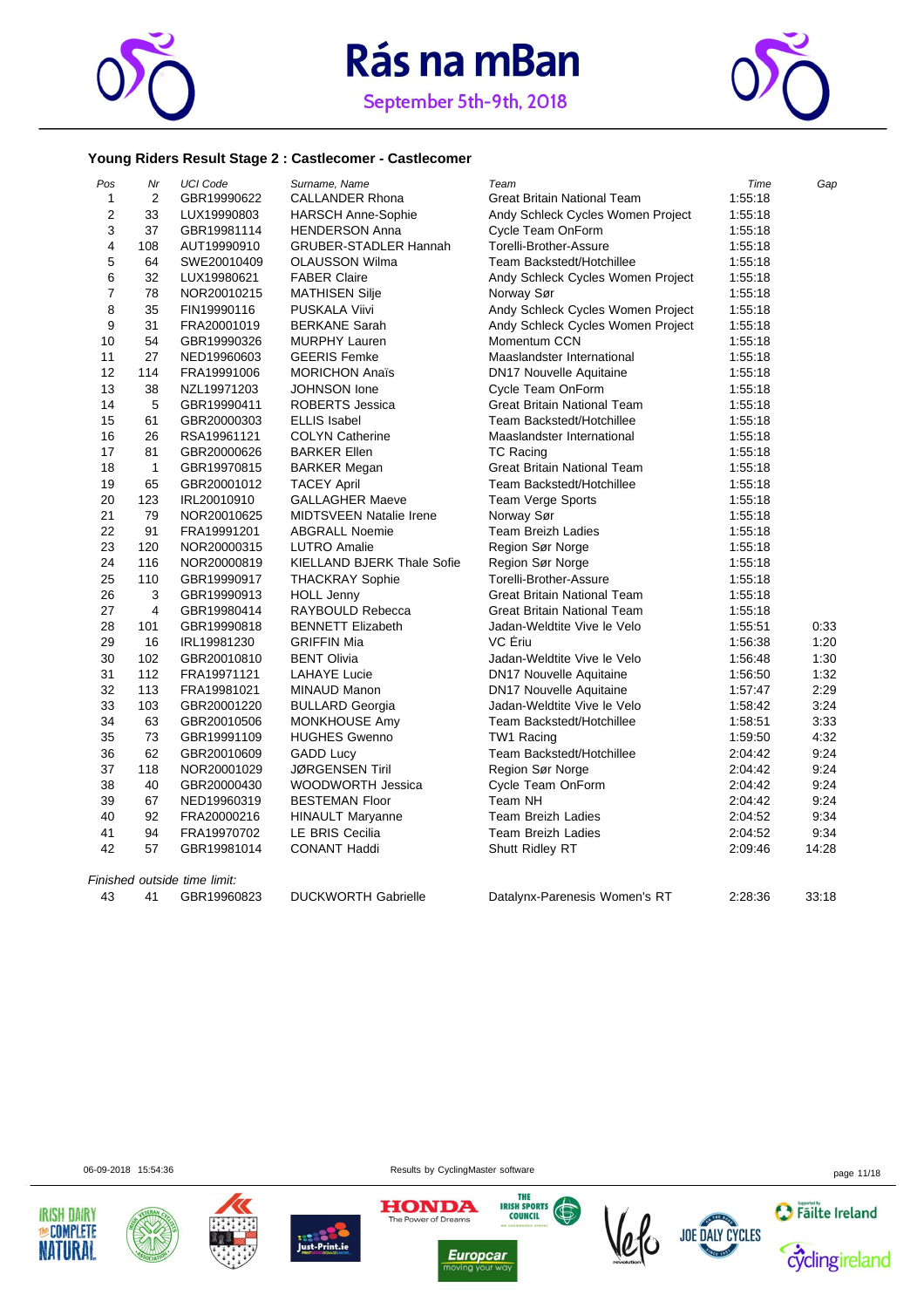



### **Young Riders Classification after Stage 2 : Castlecomer - Castlecomer**

| Pos            | Nr  | <b>UCI Code</b> | Surname, Name                     | Team                               | Time    | Gap   |
|----------------|-----|-----------------|-----------------------------------|------------------------------------|---------|-------|
| $\mathbf{1}$   | 32  | LUX19980621     | <b>FABER Claire</b>               | Andy Schleck Cycles Women Project  | 3:42:47 |       |
| $\overline{2}$ | 37  | GBR19981114     | <b>HENDERSON Anna</b>             | Cycle Team OnForm                  | 3:42:47 |       |
| 3              | 2   | GBR19990622     | <b>CALLANDER Rhona</b>            | <b>Great Britain National Team</b> | 3:42:47 |       |
| 4              | 78  | NOR20010215     | <b>MATHISEN Silje</b>             | Norway Sør                         | 3:42:47 |       |
| 5              | 33  | LUX19990803     | <b>HARSCH Anne-Sophie</b>         | Andy Schleck Cycles Women Project  | 3:42:47 |       |
| 6              | 64  | SWE20010409     | <b>OLAUSSON Wilma</b>             | Team Backstedt/Hotchillee          | 3:42:47 |       |
| $\overline{7}$ | 108 | AUT19990910     | <b>GRUBER-STADLER Hannah</b>      | <b>Torelli-Brother-Assure</b>      | 3:42:47 |       |
| 8              | 27  | NED19960603     | <b>GEERIS Femke</b>               | Maaslandster International         | 3:42:47 |       |
| 9              | 54  | GBR19990326     | <b>MURPHY Lauren</b>              | Momentum CCN                       | 3:42:47 |       |
| 10             | 31  | FRA20001019     | <b>BERKANE Sarah</b>              | Andy Schleck Cycles Women Project  | 3:42:47 |       |
| 11             | 120 | NOR20000315     | <b>LUTRO</b> Amalie               | Region Sør Norge                   | 3:42:47 |       |
| 12             | 1   | GBR19970815     | <b>BARKER Megan</b>               | <b>Great Britain National Team</b> | 3:42:47 |       |
| 13             | 5   | GBR19990411     | ROBERTS Jessica                   | <b>Great Britain National Team</b> | 3:42:47 |       |
| 14             | 114 | FRA19991006     | <b>MORICHON Anaïs</b>             | <b>DN17 Nouvelle Aquitaine</b>     | 3:42:47 |       |
| 15             | 65  | GBR20001012     | <b>TACEY April</b>                | Team Backstedt/Hotchillee          | 3:42:47 |       |
| 16             | 61  | GBR20000303     | <b>ELLIS Isabel</b>               | Team Backstedt/Hotchillee          | 3:42:47 |       |
| 17             | 38  | NZL19971203     | <b>JOHNSON</b> lone               | Cycle Team OnForm                  | 3:42:47 |       |
| 18             | 79  | NOR20010625     | <b>MIDTSVEEN Natalie Irene</b>    | Norway Sør                         | 3:42:47 |       |
| 19             | 35  | FIN19990116     | <b>PUSKALA Viivi</b>              | Andy Schleck Cycles Women Project  | 3:42:47 |       |
| 20             | 91  | FRA19991201     | <b>ABGRALL Noemie</b>             | <b>Team Breizh Ladies</b>          | 3:42:47 |       |
| 21             | 116 | NOR20000819     | <b>KIELLAND BJERK Thale Sofie</b> | Region Sør Norge                   | 3:42:47 |       |
| 22             | 4   | GBR19980414     | RAYBOULD Rebecca                  | <b>Great Britain National Team</b> | 3:42:47 |       |
| 23             | 26  | RSA19961121     | <b>COLYN Catherine</b>            | Maaslandster International         | 3:42:47 |       |
| 24             | 123 | IRL20010910     | <b>GALLAGHER Maeve</b>            | Team Verge Sports                  | 3:42:47 |       |
| 25             | 3   | GBR19990913     | <b>HOLL Jenny</b>                 | <b>Great Britain National Team</b> | 3:42:47 |       |
| 26             | 110 | GBR19990917     | <b>THACKRAY Sophie</b>            | Torelli-Brother-Assure             | 3:42:47 |       |
| 27             | 101 | GBR19990818     | <b>BENNETT Elizabeth</b>          | Jadan-Weldtite Vive le Velo        | 3:43:30 | 0:43  |
| 28             | 112 | FRA19971121     | <b>LAHAYE Lucie</b>               | <b>DN17 Nouvelle Aquitaine</b>     | 3:44:19 | 1:32  |
| 29             | 113 | FRA19981021     | MINAUD Manon                      | DN17 Nouvelle Aquitaine            | 3:45:16 | 2:29  |
| 30             | 103 | GBR20001220     | <b>BULLARD Georgia</b>            | Jadan-Weldtite Vive le Velo        | 3:46:11 | 3:24  |
| 31             | 63  | GBR20010506     | MONKHOUSE Amy                     | Team Backstedt/Hotchillee          | 3:46:20 | 3:33  |
| 32             | 81  | GBR20000626     | <b>BARKER Ellen</b>               | TC Racing                          | 3:48:36 | 5:49  |
| 33             | 16  | IRL19981230     | <b>GRIFFIN Mia</b>                | VC Ériu                            | 3:48:58 | 6:11  |
| 34             | 102 | GBR20010810     | <b>BENT Olivia</b>                | Jadan-Weldtite Vive le Velo        | 3:50:06 | 7:19  |
| 35             | 73  | GBR19991109     | <b>HUGHES Gwenno</b>              | TW1 Racing                         | 3:53:08 | 10:21 |
| 36             | 94  | FRA19970702     | <b>LE BRIS Cecilia</b>            | <b>Team Breizh Ladies</b>          | 3:57:16 | 14:29 |
| 37             | 118 | NOR20001029     | <b>JØRGENSEN Tiril</b>            | Region Sør Norge                   | 3:58:00 | 15:13 |
| 38             | 67  | NED19960319     | <b>BESTEMAN Floor</b>             | Team NH                            | 3:58:00 | 15:13 |
| 39             | 92  | FRA20000216     | <b>HINAULT Maryanne</b>           | <b>Team Breizh Ladies</b>          | 3:58:10 | 15:23 |
| 40             | 62  | GBR20010609     | <b>GADD Lucy</b>                  | Team Backstedt/Hotchillee          | 4:04:22 | 21:35 |
| 41             | 40  | GBR20000430     | WOODWORTH Jessica                 | Cycle Team OnForm                  | 4:04:22 | 21:35 |
| 42             | 57  | GBR19981014     | <b>CONANT Haddi</b>               | Shutt Ridley RT                    | 4:15:46 | 32:59 |

06-09-2018 15:54:36 page 12/18













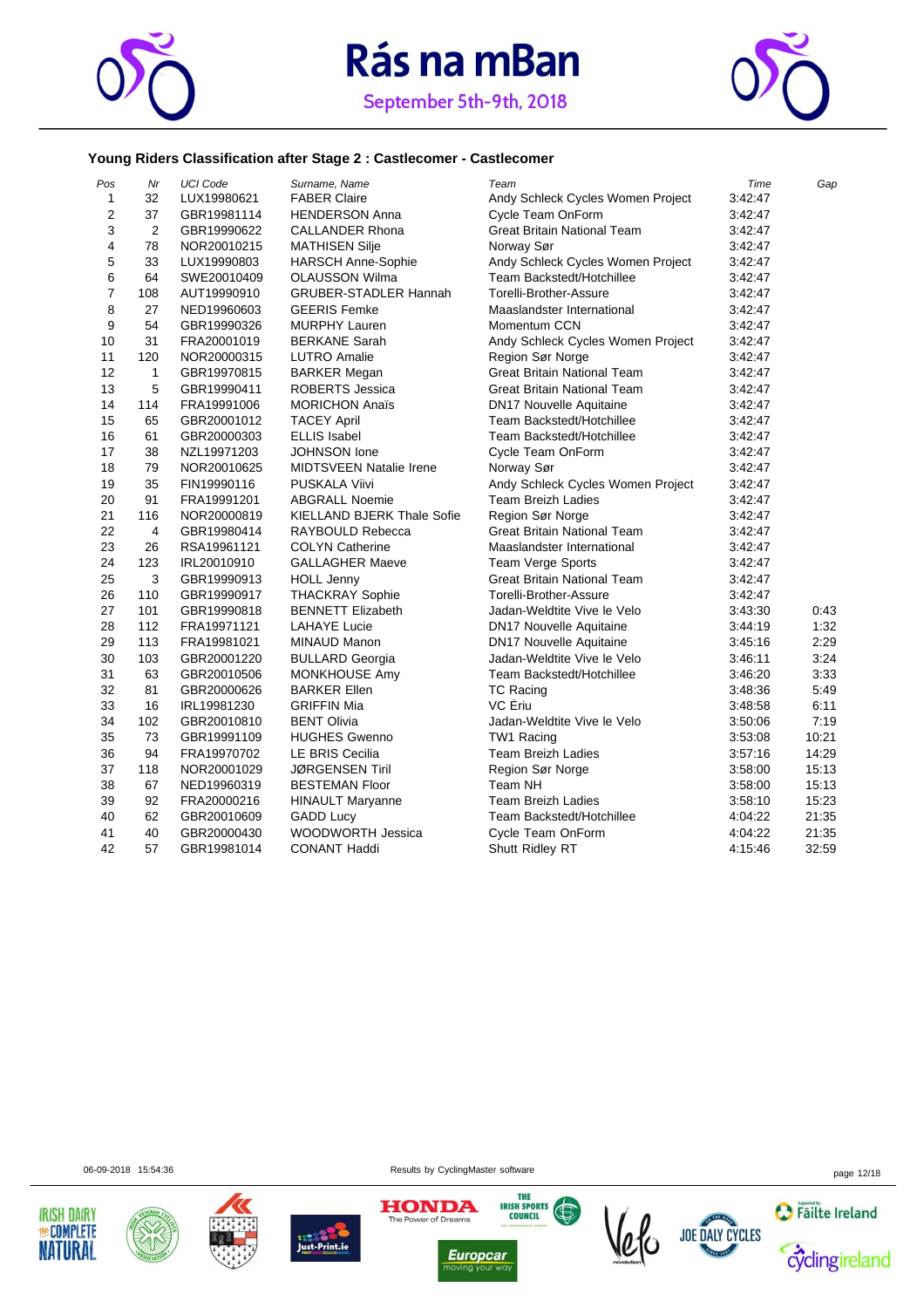





### **Queen of the Mountains Classification - Stage 2 : Castlecomer - Castlecomer**

#### **Climb 1 (cat 2)**

| Pos | Nr              | <b>UCI Code</b> | Surname, Name              | Team                           | Points        |
|-----|-----------------|-----------------|----------------------------|--------------------------------|---------------|
|     | 19              | IRL19940503     | <b>SHARPE Alice</b>        | VC Eriu                        | 9             |
| 2   | 112             | FRA19971121     | <b>LAHAYE Lucie</b>        | <b>DN17 Nouvelle Aquitaine</b> |               |
| 3   | 93              | FRA19921010     | <b>DEMAY Coralie</b>       | Team Breizh Ladies             | 5             |
| 4   | 83              | GBR19810812     | <b>JUNIPER Nicola</b>      | <b>TC Racing</b>               | 3             |
|     | Climb 2 (cat 2) |                 |                            |                                |               |
| Pos | Nr              | <b>UCI Code</b> | Surname, Name              | Team                           | <b>Points</b> |
| 1   | 83              | GBR19810812     | <b>JUNIPER Nicola</b>      | <b>TC Racing</b>               | 9             |
| 2   | 19              | IRL19940503     | <b>SHARPE Alice</b>        | VC Ériu                        |               |
| 3   | 97              | GBR19950818     | <b>CUTTS Francesca</b>     | Team LDN                       | 5             |
| 4   | 116             | NOR20000819     | KIELLAND BJERK Thale Sofie | Region Sør Norge               | 3             |

#### **Queen of the Mountains Classification after Stage 2 : Castlecomer - Castlecomer**

| Pos | Nr  | <b>UCI Code</b> | Surname, Name                     | Team                           | Points |
|-----|-----|-----------------|-----------------------------------|--------------------------------|--------|
|     | 83  | GBR19810812     | <b>JUNIPER Nicola</b>             | <b>TC Racing</b>               | 21     |
| 2   | 19  | IRL19940503     | <b>SHARPE Alice</b>               | VC Eriu                        | 16     |
| 3   | 112 | FRA19971121     | <b>LAHAYE Lucie</b>               | <b>DN17 Nouvelle Aquitaine</b> | 12     |
| 4   | 29  | DEN19880303     | LØNNE Rikke                       | Maaslandster International     | 7      |
| 5   | 93  | FRA19921010     | <b>DEMAY Coralie</b>              | <b>Team Breizh Ladies</b>      | 5      |
| 6   | 97  | GBR19950818     | <b>CUTTS Francesca</b>            | Team LDN                       | 5      |
|     | 91  | FRA19991201     | <b>ABGRALL Noemie</b>             | <b>Team Breizh Ladies</b>      | 3      |
| 8   | 116 | NOR20000819     | <b>KIELLAND BJERK Thale Sofie</b> | Region Sør Norge               | 3      |

06-09-2018 15:54:36 page 13/18













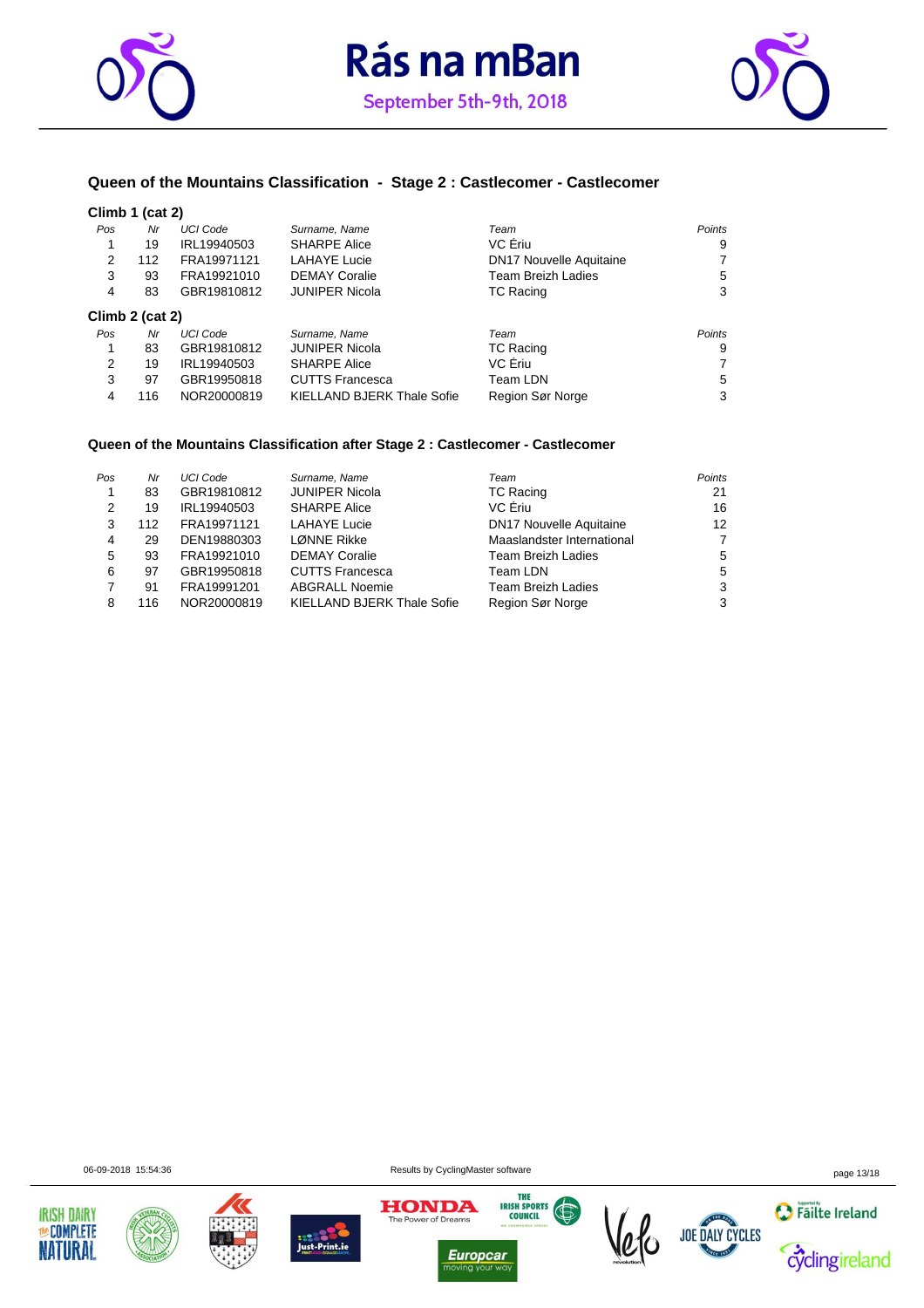





### **Points Classification after Stage 2 : Castlecomer - Castlecomer**

| Pos | Nr  | Name                         | Team       |    | 2              | Total |
|-----|-----|------------------------------|------------|----|----------------|-------|
| 1   | 115 | <b>SACHET Iris</b>           | <b>DNN</b> |    |                | 14    |
| 2   | 32  | <b>FABER Claire</b>          | <b>ASC</b> | 9  | $\overline{2}$ | 11    |
| 3   | 2   | <b>CALLANDER Rhona</b>       | <b>GBR</b> |    | 10             | 10    |
| 4   | 69  | <b>KESSLER Nina</b>          | <b>TNH</b> | 10 |                | 10    |
| 5   | 37  | <b>HENDERSON Anna</b>        | <b>ONF</b> | 4  | 6              | 10    |
| 6   | 95  | <b>QUINIOU Marine</b>        | <b>TBL</b> | 5  | 4              | 9     |
| 7   | 33  | <b>HARSCH Anne-Sophie</b>    | <b>ASC</b> |    | 9              | 9     |
| 8   | 52  | <b>EHRLER Désirée</b>        | <b>MCC</b> |    | 8              | 8     |
| 9   | 120 | <b>LUTRO Amalie</b>          | <b>RSN</b> | 8  |                | 8     |
| 10  | 83  | <b>JUNIPER Nicola</b>        | <b>TCR</b> | 6  |                | 6     |
| 11  | 108 | <b>GRUBER-STADLER Hannah</b> | <b>TBA</b> |    | 5              | 5     |
| 12  | 78  | <b>MATHISEN Silje</b>        | <b>NOS</b> | 3  |                | 4     |
| 13  | 64  | <b>OLAUSSON Wilma</b>        | <b>TBH</b> |    | 3              | 3     |
| 14  | 113 | <b>MINAUD Manon</b>          | <b>DNN</b> | 2  |                | 2     |
| 15  | 93  | <b>DEMAY Coralie</b>         | <b>TBL</b> |    |                | 1     |
|     |     |                              |            |    |                |       |













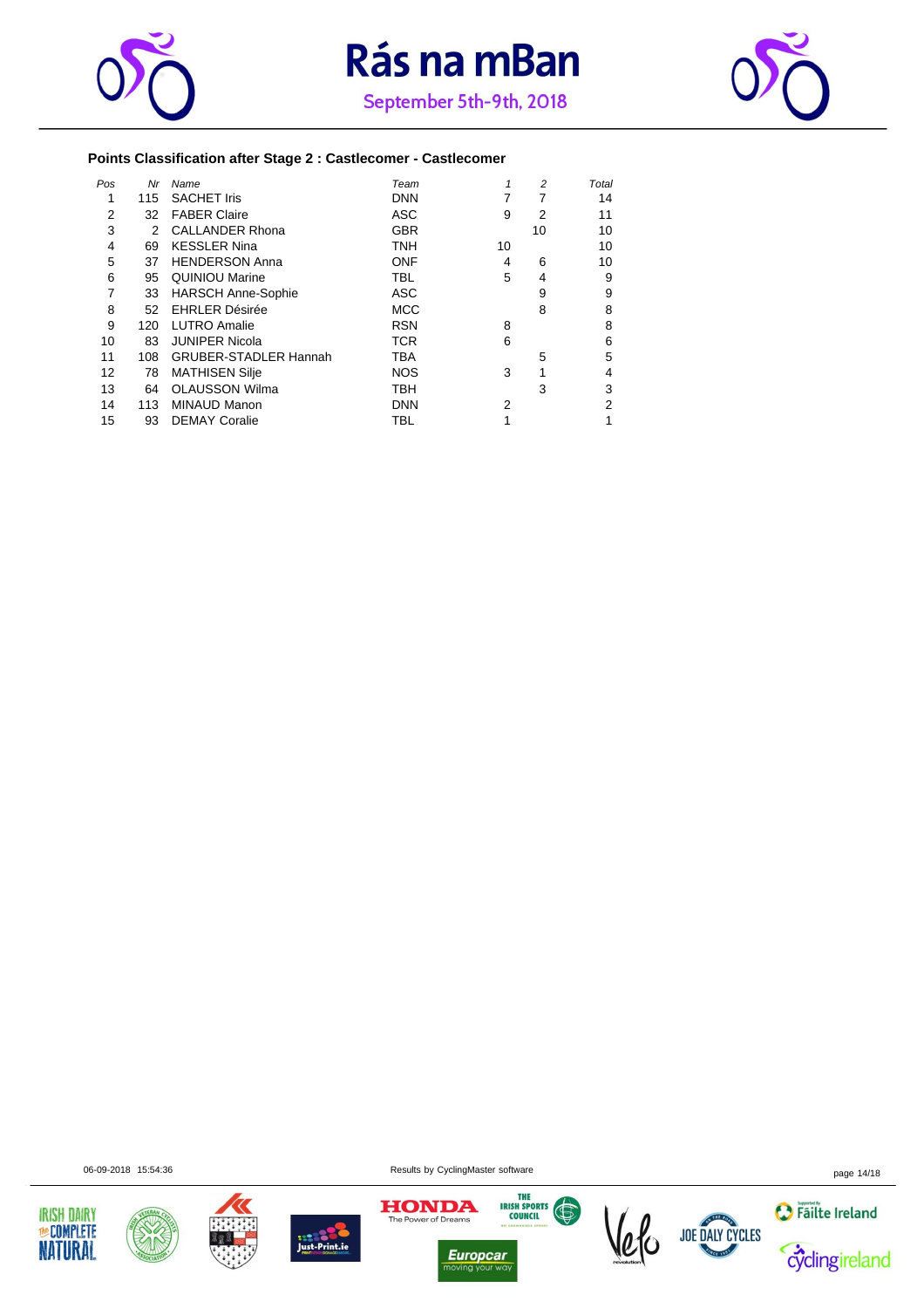





#### **Team Classification Stage 2 : Castlecomer - Castlecomer**

| Pos | Team                               |                 | Time    | Gap   |
|-----|------------------------------------|-----------------|---------|-------|
| 1   | Andy Schleck Cycles Women Project  | <b>ASC</b>      | 5:45:54 |       |
| 2   | Cycle Team OnForm                  | <b>ONF</b>      | 5:45:54 |       |
| 3   | <b>Great Britain National Team</b> | <b>GBR</b>      | 5:45:54 |       |
| 4   | Maaslandster International         | <b>MSL</b>      | 5:45:54 |       |
| 5   | Team Backstedt/Hotchillee          | TBH             | 5:45:54 |       |
| 6   | <b>Team Breizh Ladies</b>          | <b>TBL</b>      | 5:45:54 |       |
| 7   | <b>DN17 Nouvelle Aquitaine</b>     | <b>DNN</b>      | 5:45:54 |       |
| 8   | Torelli-Brother-Assure             | TBA             | 5:45:54 |       |
| 9   | FusionRTVeloperformance            | <b>FRV</b>      | 5:45:54 |       |
| 10  | Team LDN                           | <b>LDN</b>      | 5:45:54 |       |
| 11  | VC Ériu                            | <b>VCE</b>      | 5:46:23 | 0:29  |
| 12  | <b>Ireland National Team</b>       | <b>IRL</b>      | 5:46:27 | 0:33  |
| 13  | Jadan-Weldtite Vive le Velo        | <b>JWV</b>      | 5:46:27 | 0.33  |
| 14  | Team NH                            | <b>TNH</b>      | 5:49:18 | 3:24  |
| 15  | Momentum CCN                       | <b>MCC</b>      | 5:50:26 | 4:32  |
| 16  | TW1 Racing                         | TW <sub>1</sub> | 5:50:26 | 4.32  |
| 17  | <b>TC Racing</b>                   | <b>TCR</b>      | 5:55:18 | 9:24  |
| 18  | Region Sør Norge                   | <b>RSN</b>      | 5:55:18 | 9:24  |
| 19  | Team Crescent D.A.R.E              | <b>CRE</b>      | 5:57:47 | 11:53 |
| 20  | Team Verge Sports                  | <b>TVS</b>      | 6:03:39 | 17:45 |
| 21  | Cycling Leinster                   | LEI             | 6:09:14 | 23:20 |
| 22  | Scott Orwell Wheelers C C          | SOW             | 6:13:03 | 27:09 |
| 23  | <b>Shutt Ridley RT</b>             | <b>SHR</b>      | 6:18:07 | 32:13 |

### **General Team Classification after Stage 2 : Castlecomer - Castlecomer**

| Pos | Team                               |            | Time     | Gap     |
|-----|------------------------------------|------------|----------|---------|
| 1   | Andy Schleck Cycles Women Project  | ASC        | 11:08:21 |         |
| 2   | <b>DN17 Nouvelle Aquitaine</b>     | <b>DNN</b> | 11:08:21 |         |
| 3   | Cycle Team OnForm                  | ONF        | 11:08:21 |         |
| 4   | <b>Great Britain National Team</b> | <b>GBR</b> | 11:08:21 |         |
| 5   | <b>Team Breizh Ladies</b>          | TBL        | 11:08:21 |         |
| 6   | Maaslandster International         | <b>MSL</b> | 11:08:21 |         |
| 7   | Team Backstedt/Hotchillee          | <b>TBH</b> | 11:08:21 |         |
| 8   | Torelli-Brother-Assure             | TBA        | 11:08:21 |         |
| 9   | FusionRTVeloperformance            | <b>FRV</b> | 11:08:21 |         |
| 10  | Jadan-Weldtite Vive le Velo        | JWV        | 11:08:54 | 0:33    |
| 11  | <b>Ireland National Team</b>       | <b>IRL</b> | 11:08:54 |         |
| 12  | Team NH                            | TNH        | 11:11:45 | 3:24    |
| 13  | Momentum CCN                       | <b>MCC</b> | 11:12:53 | 4:32    |
| 14  | VC Eriu                            | <b>VCE</b> | 11:13:54 | 5:33    |
| 15  | Team LDN                           | LDN        | 11:14:10 | 5:49    |
| 16  | TW1 Racing                         | TW1        | 11:18:42 | 10:21   |
| 17  | Region Sør Norge                   | <b>RSN</b> | 11:23:34 | 15:13   |
| 18  | Team Crescent D.A.R.E              | <b>CRE</b> | 11:26:03 | 17:42   |
| 19  | TC Racing                          | TCR.       | 11:29:23 | 21:02   |
| 20  | <b>Team Verge Sports</b>           | TVS        | 11:38:22 | 30:01   |
| 21  | Scott Orwell Wheelers C C          | SOW        | 11.47:08 | 38:47   |
| 22  | Cycling Leinster                   | LEI        | 11:49:08 | 40:47   |
| 23  | <b>Shutt Ridley RT</b>             | <b>SHR</b> | 12:17:05 | 1.08.44 |

**IRISH DAIRY** 

**MeCOMPLETE** 

**NATURAL** 







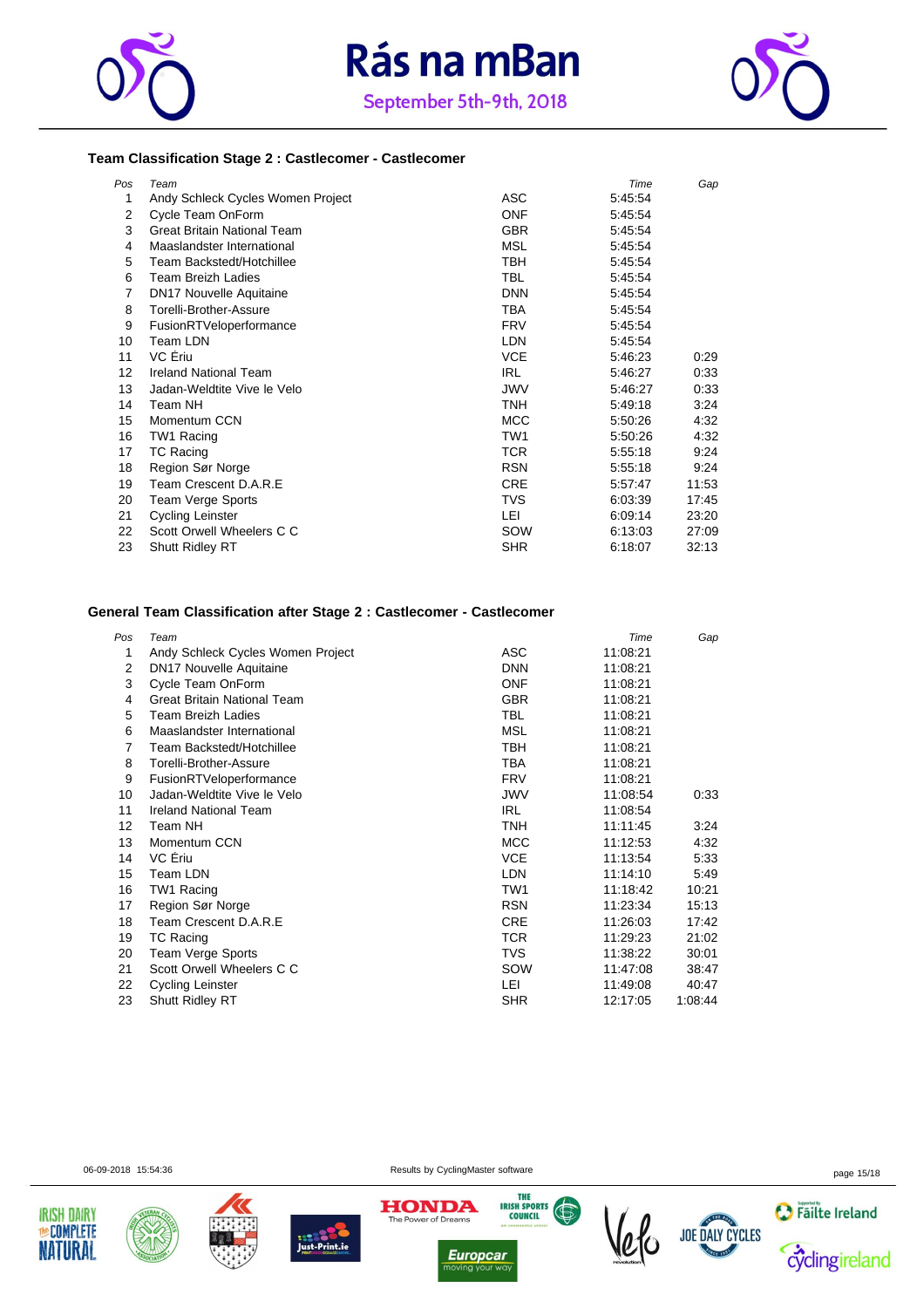





### **Best Irish Based Team Classification after Stage 2 : Castlecomer - Castlecomer**

| Pos | Team                      |     | Time     | Gap     |
|-----|---------------------------|-----|----------|---------|
|     | VC Eriu                   | VCE | 11:20:05 |         |
|     | <b>Team Verge Sports</b>  | TVS | 11:38:22 | 18:17   |
|     | <b>Cycling Leinster</b>   | LEI | 11:49:08 | 29:03   |
|     | TC Racing                 | TCR | 12:18:33 | 58.28   |
| 5   | Scott Orwell Wheelers C C | SOW | 12:28:50 | 1:08:45 |

06-09-2018 15:54:36 page 16/18















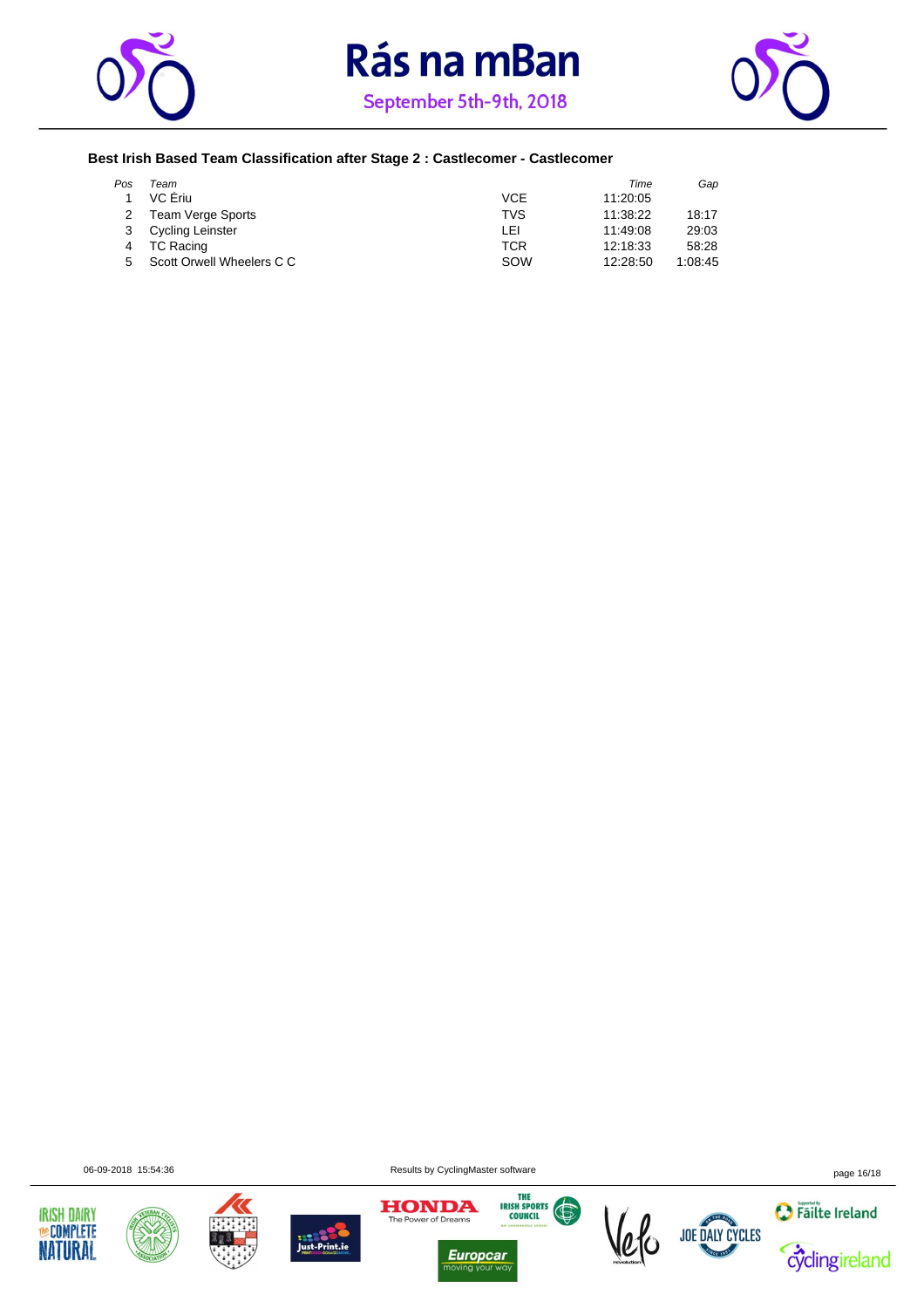





### **Order of Team Cars - Stage 3 : Kilkenny - Mount Leinster**

| Order | teamNr | Team                               | Abr             | Nation     |
|-------|--------|------------------------------------|-----------------|------------|
| 1     | 23     | <b>DN17 Nouvelle Aquitaine</b>     | <b>DNN</b>      | <b>FRA</b> |
| 2     | 7      | Andy Schleck Cycles Women Project  | ASC             | LUX.       |
| 3     | 8      | Cycle Team OnForm                  | <b>ONF</b>      | <b>GBR</b> |
| 4     | 19     | <b>Team Breizh Ladies</b>          | <b>TBL</b>      | <b>FRA</b> |
| 5     | 11     | Momentum CCN                       | <b>MCC</b>      | <b>NED</b> |
| 6     | 1      | <b>Great Britain National Team</b> | <b>GBR</b>      | <b>GBR</b> |
| 7     | 16     | Norway Sør                         | <b>NOS</b>      | NOR.       |
| 8     | 17     | <b>TC Racing</b>                   | <b>TCR</b>      | IRL        |
| 9     | 13     | Team Backstedt/Hotchillee          | TBH             | <b>GBR</b> |
| 10    | 5      | Team Crescent D.A.R.E              | <b>CRE</b>      | <b>SWE</b> |
| 11    | 22     | Torelli-Brother-Assure             | TBA             | <b>GBR</b> |
| 12    | 18     | Scott Orwell Wheelers C C          | SOW             | IRL.       |
| 13    | 6      | Maaslandster International         | <b>MSL</b>      | <b>NED</b> |
| 14    | 14     | Team NH                            | <b>TNH</b>      | <b>NED</b> |
| 15    | 24     | Region Sør Norge                   | <b>RSN</b>      | <b>NOR</b> |
| 16    | 20     | Team LDN                           | <b>LDN</b>      | <b>GBR</b> |
| 17    | 4      | VC Eriu                            | <b>VCE</b>      | IRL        |
| 18    | 2      | <b>Ireland National Team</b>       | <b>IRL</b>      | <b>IRL</b> |
| 19    | 15     | TW1 Racing                         | TW <sub>1</sub> | <b>GBR</b> |
| 20    | 10     | FusionRTVeloperformance            | <b>FRV</b>      | <b>GBR</b> |
| 21    | 25     | <b>Team Verge Sports</b>           | <b>TVS</b>      | <b>IRL</b> |
| 22    | 21     | Jadan-Weldtite Vive le Velo        | <b>JWV</b>      | <b>GBR</b> |
| 23    | 12     | Shutt Ridley RT                    | <b>SHR</b>      | <b>GBR</b> |
| 24    | 3      | <b>Cycling Leinster</b>            | LEI             | IRL        |
| 25    | 9      | Datalynx-Parenesis Women's RT      | <b>DPW</b>      | <b>GBR</b> |